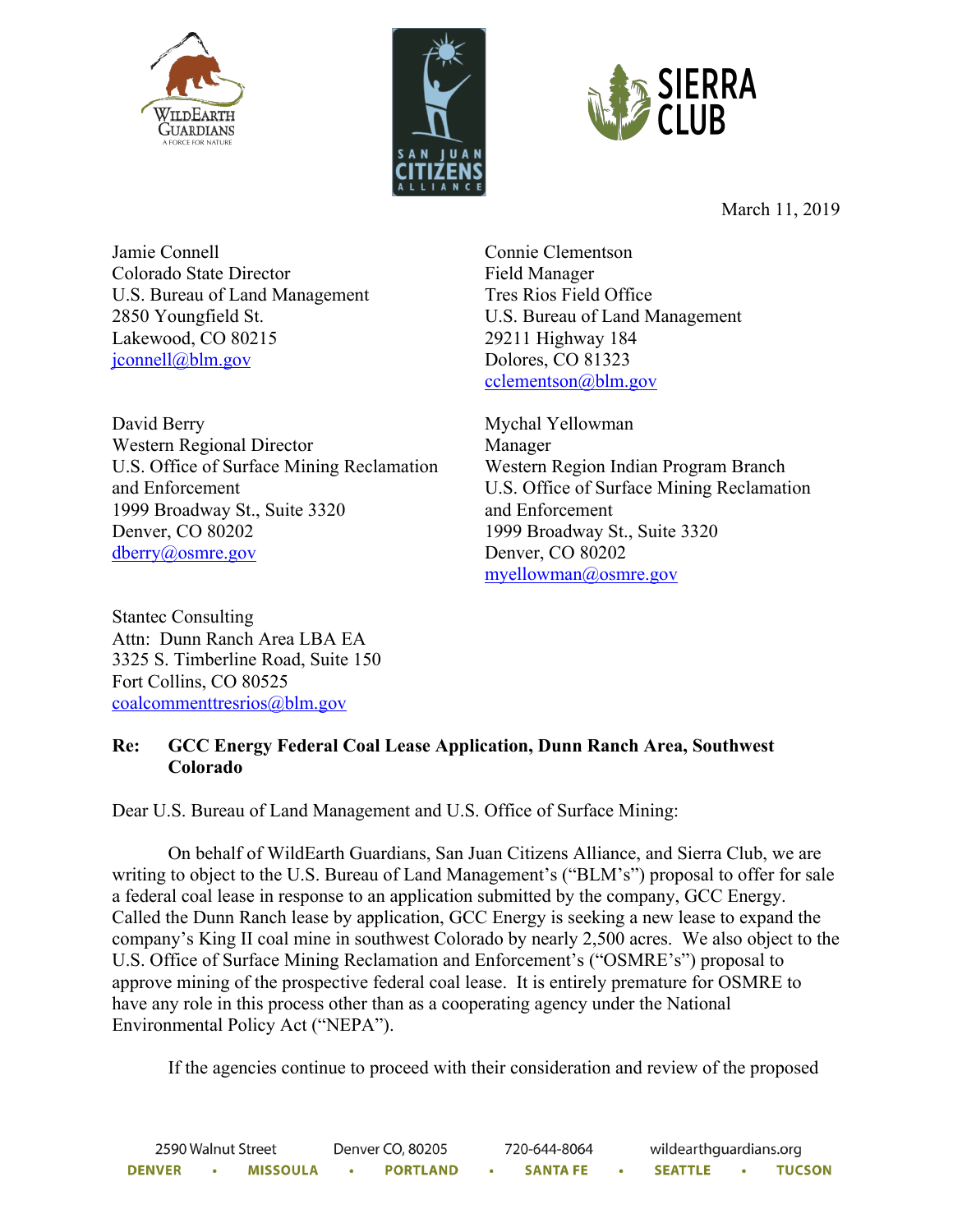Dunn Ranch coal lease application, we request the agency address the following issues and concerns.

### **I. OSMRE's Involvement is Premature**

OSMRE's involvement in the NEPA process for the Dunn Ranch lease application as anything but a cooperating agency is inappropriate and counter to NEPA at this point. OSMRE has no role in the current decisonmaking process other than to provide information and expertise to guide the BLM's review of the proposed federal coal lease, which is the role that cooperating agencies play under 40 C.F.R. § 1501.6.

In fact, it is entirely speculative to conclude that OSMRE has any role to play in this process at this point given that the agency's decisionmaking space doesn't even emerge until well after a coal lease is issued. Not only does BLM have to decide whether to offer the lease for sale, then offer a lease for sale at competitive auction and issue the lease should it receive a bid that represents fair market value, but OSMRE cannot recommend any mining at all unless and until GCC has obtained revised mining permits under the Surface Mining Control and Reclamation Act ("SMCRA") from both the State of Colorado and OSMRE. After that, OSMRE still has to consult with the U.S. Fish and Wildlife Service to ensure its actions will not adversely modify critical habitat or jeopardize the continued existence of threatened and endangered species.

All these actions must be taken before OSMRE has authority to even consider making a recommendation regarding a mining plan modification. Furthermore, all these actions must be taken before OSMRE can effectively and fully consider a range of reasonable alternatives and adequately analyze and assess impacts to the human environment, including all direct, indirect, and cumulative impacts, as required by NEPA.

OSMRE can certainly participate as a cooperating agency. However, its involvement as anything more than a cooperating agency will not serve to allow the agency to avoid or otherwise limit future NEPA compliance related to any potential mining plan modification.

# **II. An Environmental Impact Statement is Required**

We object to the BLM's decision to prepare an Environmental Assessment ("EA") for the proposed lease application. The proposed lease is clearly a class of action that normally requires the preparation of an environmental impact statement ("EIS"). Furthermore, given the potentially significant impacts of the proposed King II mine expansion, an EIS is all the more warranted.

That an EIS is normally required for an action like the proposed GCC Energy coal lease is demonstrated by applicable agency guidance under NEPA. Under the BLM's NEPA Handbook, for example, an EIS is normally required in conjunction with "[a]pproval of any mining operation where the area to be mined, including any area of disturbance, over the life of the mining plan is 640 acres or larger in size." BLM NEPA Handbook, H-1790-1, Section 7.2; *see also* 516 Departmental Manual ("DM") 11.8(B)(7). OSMRE's NEPA guidance states that an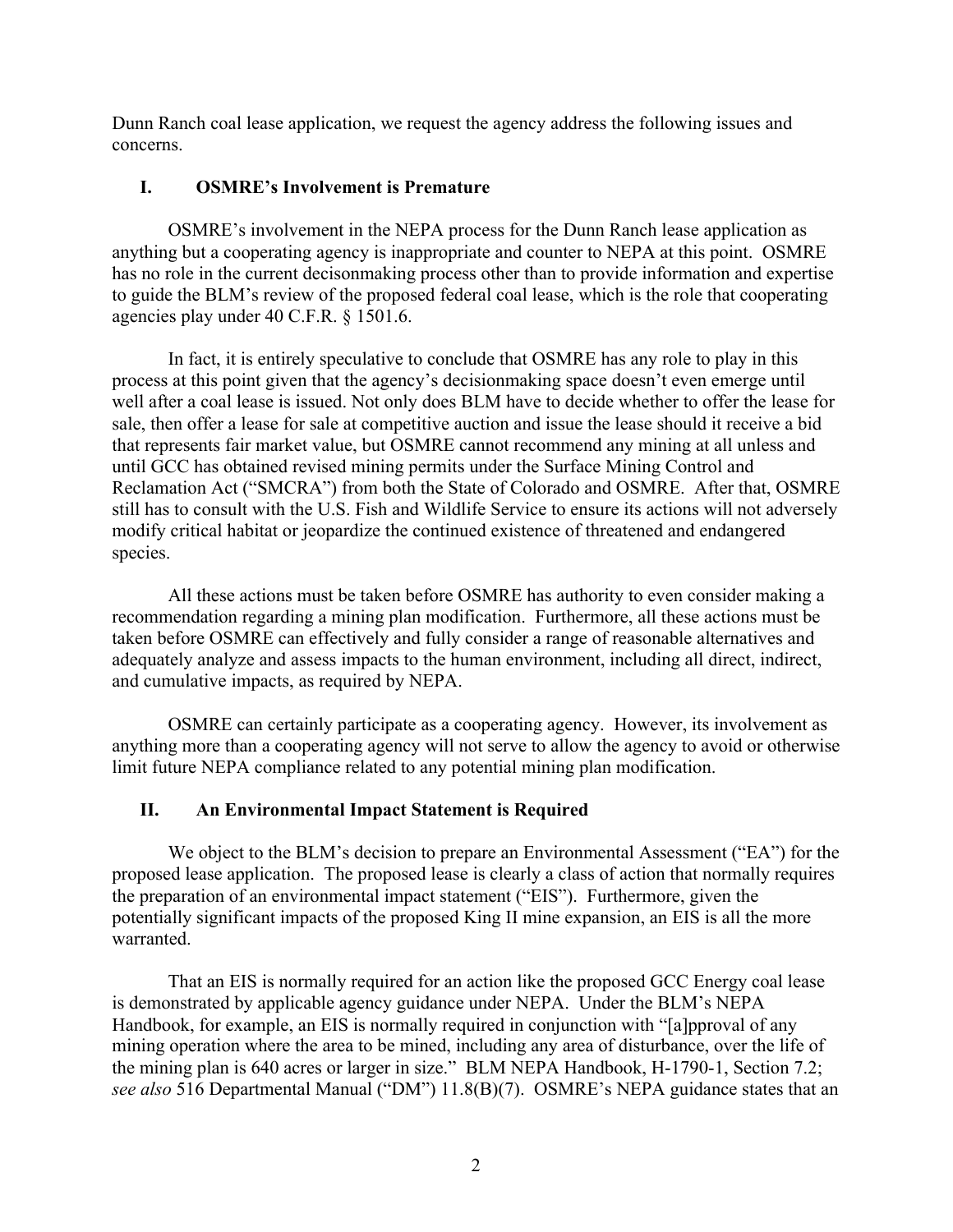EIS is normally required where "[t]he environmental impacts of the proposed mining operation are not adequately analyzed in an earlier document covering the specific leases or mining activity[,] [t]he area to be mined is 1280 acres or more[, and] [mining] and reclamation operations will occur for 15 years or more." 516 DM 13.4(A)(4).

Here, there is no question that the impacts of leasing and mining coal at the King II mine have not been adequately analyzed in earlier NEPA documents. Neither the BLM nor OSMRE have ever prepared an EIS for the King II operations and reasonably foreseeable development. The Tres Rios Resource Management Plan, which was prepared by the BLM in 2015, and the underlying Final EIS, which was prepared in 2013, did not analyze the impacts of mining at King II nor did those documents contemplate a new federal coal lease by application. In fact, it is not even clear that the 2015 Resource Management Plan determined the area of the proposed coal lease to be suitable for leasing.

Coupled with the fact that the coal lease will impact 2,462 acres and extend the life of the mine by 22 years, it seems to be an action that certainly normally requires the preparation of an EIS.

While the lack of any adequate environmental analysis under NEPA underscores the need for an environmental impact statement, the context and intensity of the potentially significant impacts of mining at King II further justify preparation of an EIS.

An EIS must be completed for all major federal actions that significantly affect the quality of the human environment. See 40 CFR § 1502.3. As to the question of whether significant impacts will in fact occur and thus require an EIS, it is enough to raise "substantial questions whether a project may have a significant effect" on the environment. *See Blue Mountains Biodiversity Project v. Blackwood*, 161 F.3d at 1212 (9th Cir. 1998), citing *Idaho Sporting Congress v. Thomas, 137* F.3d at 1149 (9th Cir. 1998). An EIS must therefore be prepared if "substantial questions are raised as to whether a project ... may cause significant degradation of some human environmental factor." Id.

Significance is defined at 40 C.F.R. § 1508.27. In particular, to determine whether a major federal action will significantly impact the environment, BLM and OSMRE must evaluate the impacts of a proposed action in terms of the "context" and the "intensity" of the impacts. 40 CFR § 1502.27(a) and (b). With regards to intensity, the agencies must fully consider "the degree to which the effects on the quality of the human environment are likely to be highly controversial," "the degree to which the possible effects on the human environment are highly uncertain or involve unique or unknown risks," "the degree to which the action may adversely affect an endangered or threatened species or its habitat that has been determined to be critical under the Endangered Species Act of 1973," and "...whether the action threatens a violation of Federal, State, or local law or requirements imposed for the protection of the environment." 40 C.F.R.  $\S$  1508.27(b)(4), (5), (9), and (10).

Although the February 2018 scoping notice lacks detail, it appears that BLM and OSMRE's proposal is significant in both context and intensity. In terms of context, the lease will directly impact nearly 2,500 acres. Additionally, by allowing for coal mining on the new lease, in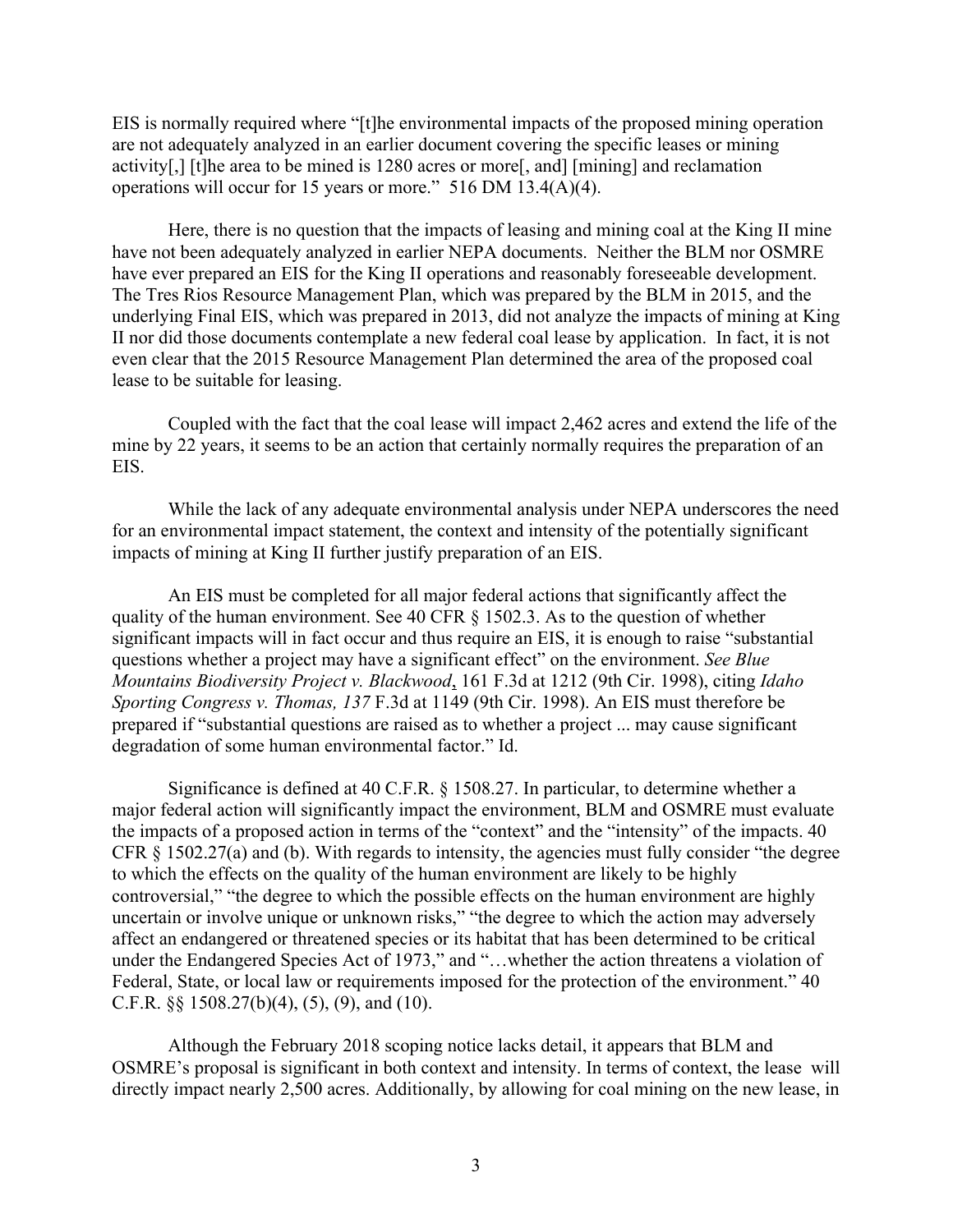conjunction with mining on existing leases, the agency's decisions will, in effect, authorize myriad other indirect impacts, including connected road construction and maintenance, truck traffic, the operation and maintenance of coal processing facilities on site, the disposal of mine waste at GCC's nearby King I mine site, the development of mine ventilation systems, and other impacts.

If the agencies do not believe that the proposed activities are significant in terms of the context of the area that may be impacted, the agency must explain why. Such a discussion should include an explanation as to the thresholds upon which the agencies based their assessment. If the agencies cannot identify any rational thresholds for which to assess the significance of its actions with regards to context, then any future decisions will be arbitrary and capricious.

The proposed activities area also significant in the context of the potential impacts to native species and their habitats, to the climate and to other natural resources, including ground and surface water, and air quality, and to residents and the quality of life in the area. As discussed in more detail below, we are particularly concerned that there has been insufficient documentation of baseline surface and ground water quality from which to adequately analyze and assess the impacts of mining to the cumulative impacts area, and there has never been any analysis of air quality impacts related to the mine, including impacts related to emissions of methane and other regulated pollutants.

With regards to intensity, the agencies' proposed actions appear to pose a number of potentially significant impacts that are highly intensive. For one, the impacts are likely to be highly controversial. Not only have the agencies' proposals already triggered intensive public controversy, but there is also extensive disagreement over BLM and OSMRE's conclusions regarding the full scope of the impacts of mining at King II.

Further, the impacts are highly uncertain and involve unique or unknown risks. In this case, there has never been a comprehensive and adequate study of the environmental impacts of mining at King II and there are myriad uncertainties regarding the true scope of site-specific direct and indirect effects. This includes uncertainty regarding the impacts to threatened and endangered species and their critical habitat both in the area and downstream.

Finally, we are concerned that approval of mining does threaten a violation of Federal, State, or local law or requirements imposed for the protection of the environment. In particular, we are concerned that GCC's mining operations at King II are already in violation of the company's federally approved mining plan for coal lease No. COC- 62920 and that any further leasing or mining approvals would, in effect, condone this illegal activity. We are also concerned that GCC has failed to properly report its air emissions to the State of Colorado.

Overall, there is a need for much more intensive scrutiny of mining at King II and an EIS is the only proper and adequate means of applying this scrutiny.

The BLM itself has prepared EISs for similar coal leases in the past. For the recently approved Greens Hollow coal lease in Utah, UTU-84102, which involved underground mining and an expansion of an existing mine by 6,000 acres, the agency prepared an EIS. *See* Exhibit 1.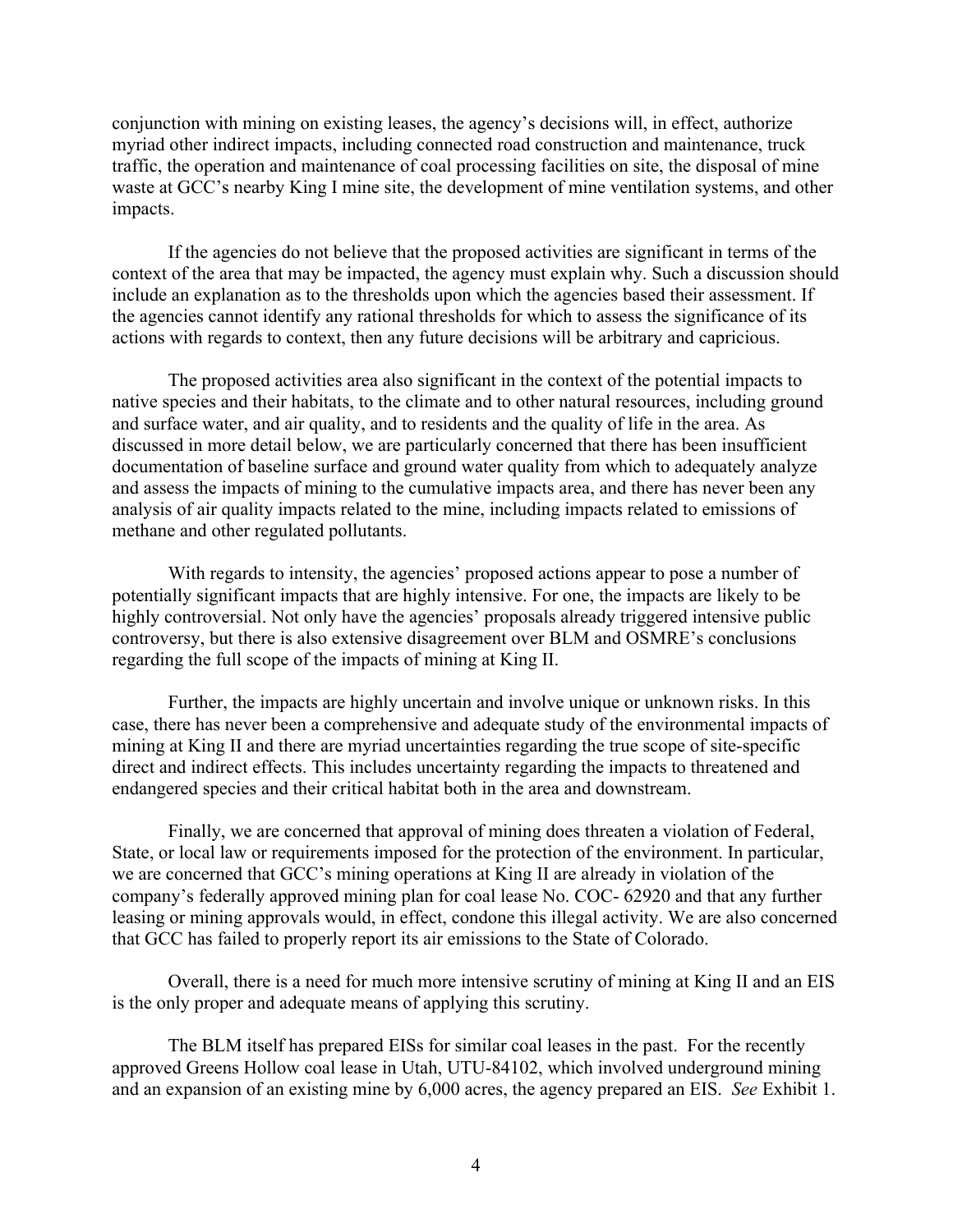Similarly, the BLM prepared an EIS for the recently approved Flat Canyon coal lease in Utah, UTU-77114, which also involved underground mining and an expansion of an existing mine by 2,600 acres. *See* Exhibit 2.

### **III. Issues that Must be Addressed in an EIS**

BLM and OSMRE must fully analyze and assess the impacts of mining at the King II mine. We impress upon the agencies to fully analyze and assess the impacts of mining in relation to the following issues:

# **A. Impacts to Rare Imperiled Fish, Wildlife, and Plants**

OSMRE and BLM must analyze and assess impacts to rare imperiled fish, wildlife, and plants within, near, and likely to be affected by the proposed leasing and mining, including species listed under the Endangered Species Act as threatened, endangered, proposed, or candidate.

We are particularly concerned over the impacts of coal mining and coal combustion to threatened and endangered species in the San Juan River drainage, including the Colorado pikeminnow, and razorback sucker. Water consumption and surface and groundwater contamination at the mine all "may affect" these threatened and endangered species and their critical habitat, which includes much of the San Juan River below the confluence with the La Plata River, which drains most of the mine area.

Additionally, OSMRE and BLM must analyze and assess indirect impacts to the Colorado pikeminnow and razorback sucker and their critical habitat, including indirect impacts related to the hauling of coal from the mine site to Gallup, New Mexico. Such impacts would include impacts related to air pollution and spills of fuel and/or coal related to truck accidents.

As part of analyzing and assessing impacts to threatened and endangered species, as well as their critical habitat, the agencies must formally consult with the U.S. Fish and Wildlife Service in accordance with Section 7 of the Endangered Species Act.

# **B. Impacts to Surface and Ground Water Quality**

With regards to water quality, OSMRE and BLM must fully analyze and assess surface and groundwater quality impacts to ensure compliance with state water quality standards and relevant SMCRA requirements. The agencies must identify all existing water quality problems in the area that will be directly, indirectly, and cumulatively affected by the proposed action and disclose any contribution the proposed action will make to those water quality problems. OSMRE and BLM must ensure that its action ensures compliance with relevant water quality standards in accordance with the Clean Water Act and SMCRA.

The agencies must also address the surface and ground water quality impacts of waste dumping at the King I mine site. Although in 2016, mine regulators committed to conducting a study of water quality impacts related to waste disposal, including testing of ground and surface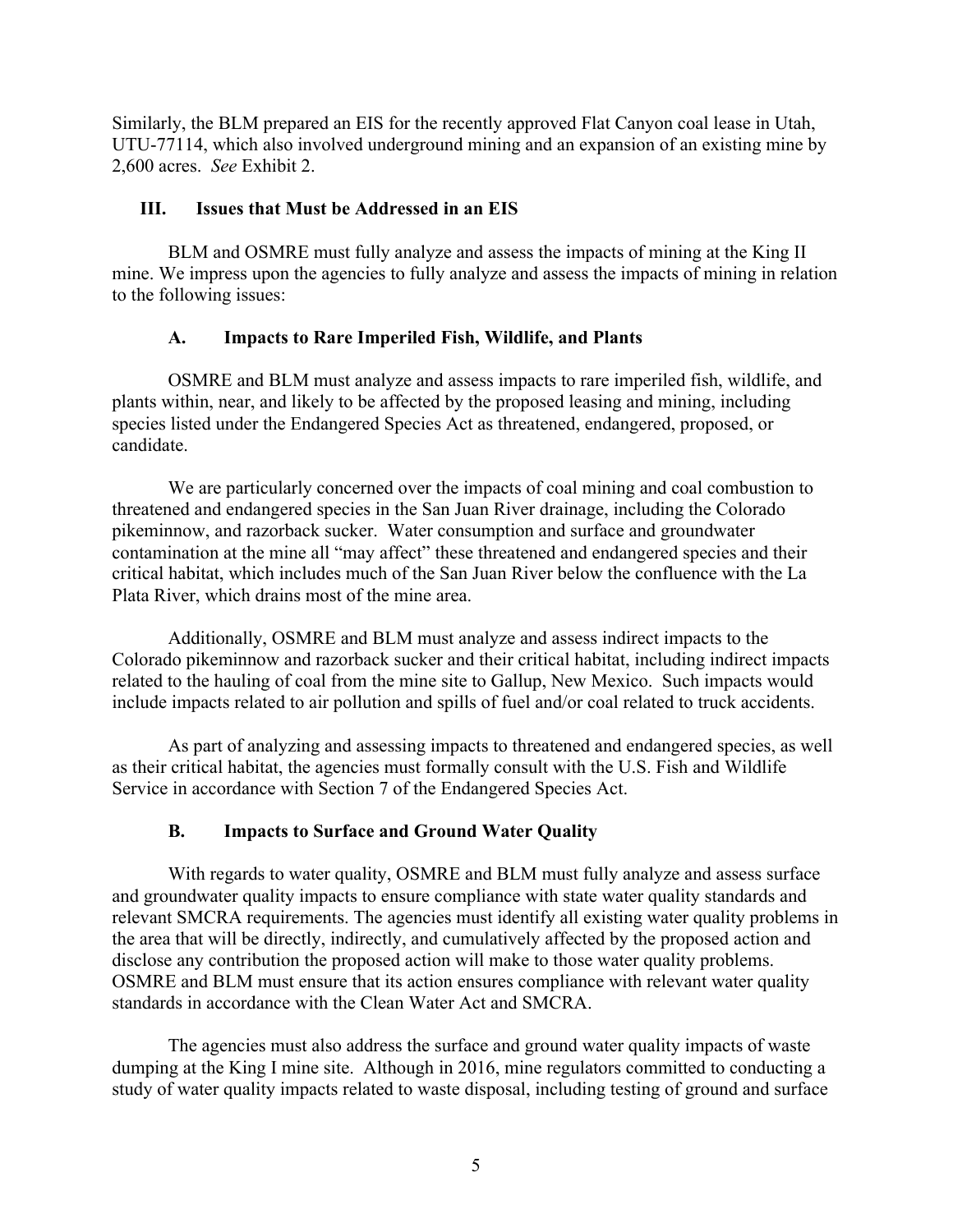water, it is not clear whether any analysis or testing actually occurred. *See* Exhibit 3. Given that OSMRE and BLM have never before analyzed or assessed the water quality impacts of waste disposal at the King I mine site, it is critical the agencies conduct a thorough analysis, which includes gathering test data if such data has not already been gathered.

# **C. Impacts to Air Quality**

OSMRE and BLM must fully analyze and assess direct, indirect, and cumulative impacts to air quality, including impacts to air quality in the context of all National Ambient Air Quality Standards ("NAAQS"), prevention of significant deterioration ("PSD") increments for Class I and II areas, and visibility impacts to Class I areas. We are particularly concerned over the impacts of the mining to NAAQS for ozone, particulate matter, and nitrogen dioxide (which is produced during blasting).

We are especially concerned over the air quality impacts to nearby Mesa Verde National Park, which is a Class I area under the Clean Air Act and a cultural gem of the American Southwest. OSMRE and BLM must ensure that air quality is not unduly degraded in this Park and also ensure that is safeguarding all air quality-related values in Mesa Verde.

We are further concerned that the impacts of methane emissions and related volatile organic compound ("VOC") emissions from mine ventilation operations have never been analyzed and assessed. VOCs are key ozone-forming pollutants and are listed as regulated pollutants at 40 C.F.R. 50.100(s). VOCs include gases such as propane and acetylene, both of which the U.S. Mine Safety and Health Administration requires mining companies to vent in order to maintain safety. *See* 30 C.F.R. § 75.321(b). Although the State of Colorado requested information regarding VOC emissions from King II, the state never followed through with that request. *See* Exhibit 4. Thus, it is appropriate for OSMRE and BLM to ensure this information is provided in order to guide the agencies' analysis and assessment of air quality impacts.

OSMRE and BLM must specifically address all emissions sources, particularly those that are not explicitly permitted by the State of Colorado (including blasting emissions). The agencies must quantify emissions from the mine to ensure an accurate and adequate analysis and assessment of air quality impacts.

# **D. Impacts Related to Mine Waste Disposal and Related Operations at the Nearby King I Mine**

OSMRE and BLM must fully analyze and assess the impacts of mine waste disposal and other related actions occurring at the nearby King I coal mine. GCC currently disposes of mine waste at King I, although it has never formally been approved by the State of Colorado. The impacts of such disposal, particularly to water quality, soils, and vegetation, must be fully analyzed and assessed in an EIS.

# **E. Transport Impacts Connected to Coal Production**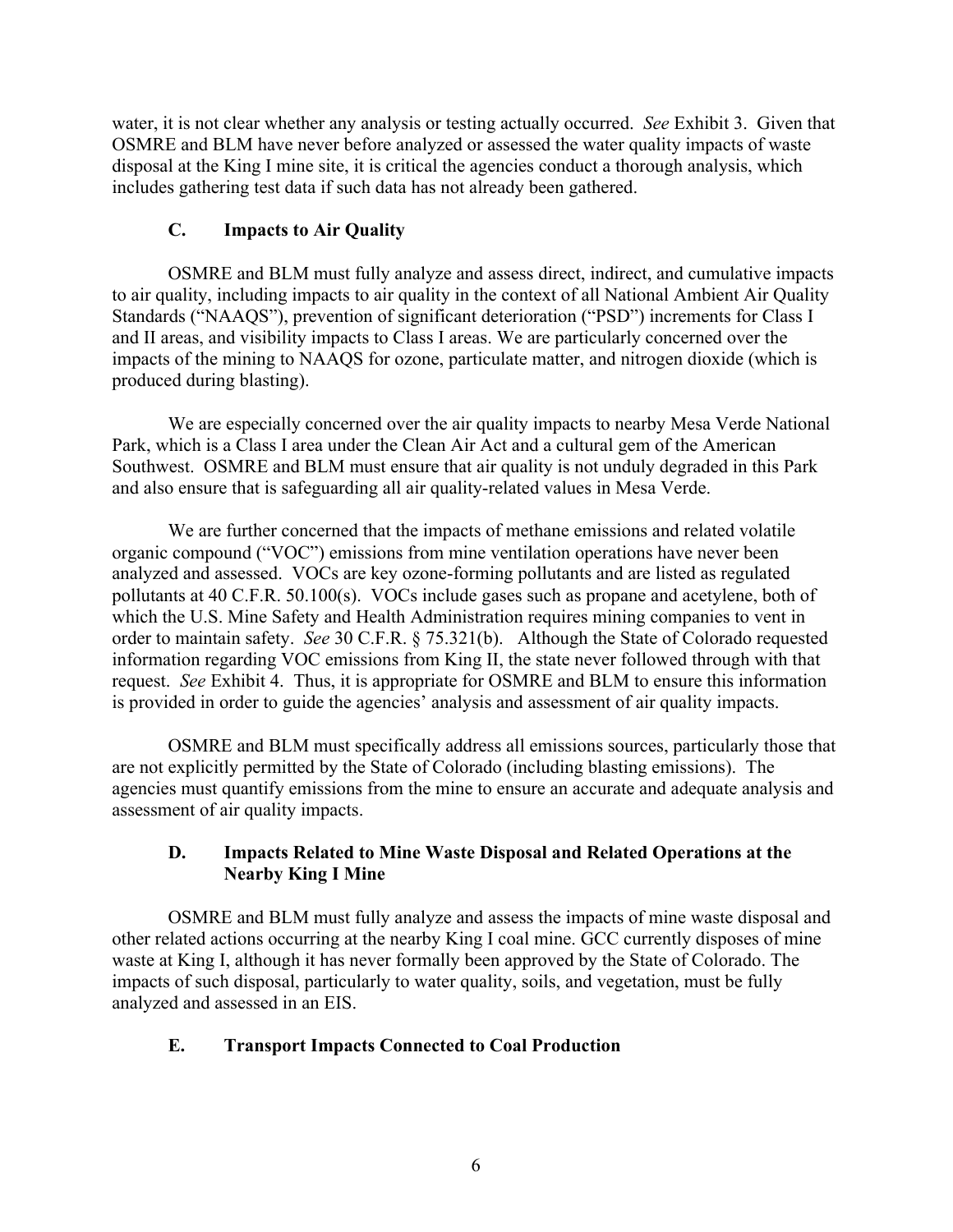OSMRE and BLM must fully analyze and assess the impacts of coal transport from the King II mine, including the impacts of trucking coal from the mine and the impacts of hauling the coal by rail to cement processing facilities. Such an analysis must fully analyze and assess the air pollution impacts of transport, the impacts associated with spills of coal from trucks and trains, the water quality impacts related to road degradation from heavy traffic, and the safety impacts associated with transport.

Such an analysis and assessment must disclose impacts related to truck hauling from the mine to all destinations, including the rail loading facility in Gallup. It also must address the impacts related to rail hauling of coal from the Gallup facility.

# **F. OSMRE Must Analyze the Cumulative Climate and Non-Climate Impacts of Similar Leasing Proposals**

BLM and OSMRE must analyze and assess the impacts of similar and/or cumulative mining and coal leasing approvals that are also under consideration by the U.S. Department of the Interior. Under NEPA, an agency must analyze the impacts of "similar" and "cumulative" actions in the same NEPA document in order to adequately disclose impacts in an EIS or provide sufficient justification for a Finding of No Significant Impact in an EA. *See* 40 C.F.R. §§ 1508.25(a)(2) and (3).

The Interior Department and its agencies are currently weighing numerous coal decisions. like the proposed action, which pose similar and cumulative impacts in terms of greenhouse gas emissions and climate impacts. These include, but are not limited to:

- OSMRE's proposal to approve a mining plan modification that would expand the Caballo coal mine in northeast Wyoming. *See* Exhibit 5.
- BLM and OSMRE's proposal to approve a new coal lease and an expansion of the Coyote Creek coal mine in North Dakota. *See* Exhibit 6.
- BLM's proposal to approve a lease modification for the Lila Canyon coal mine in Utah. *See* Exhibit 7.
- OSMRE's proposal to approve a mining plan modification that would expand the Rosebud coal mine in southeast Montana. *See* Exhibit 8.
- OSMRE's proposal to approve a mining plan modification that would re-approve an expansion of the San Juan coal mine in northwest New Mexico. *See* Exhibit 9. The San Juan coal mine is very near the King II coal mine, located just over the state border in New Mexico.
- The BLM's proposal to re-approve four massive federal coal leases in northeast Wyoming, including the North and South Porcupine leases and North and South Hilight coal leases, which would expand the North Antelope-Rochelle and Black Thunder mines, respectively. *See* Exhibit 10.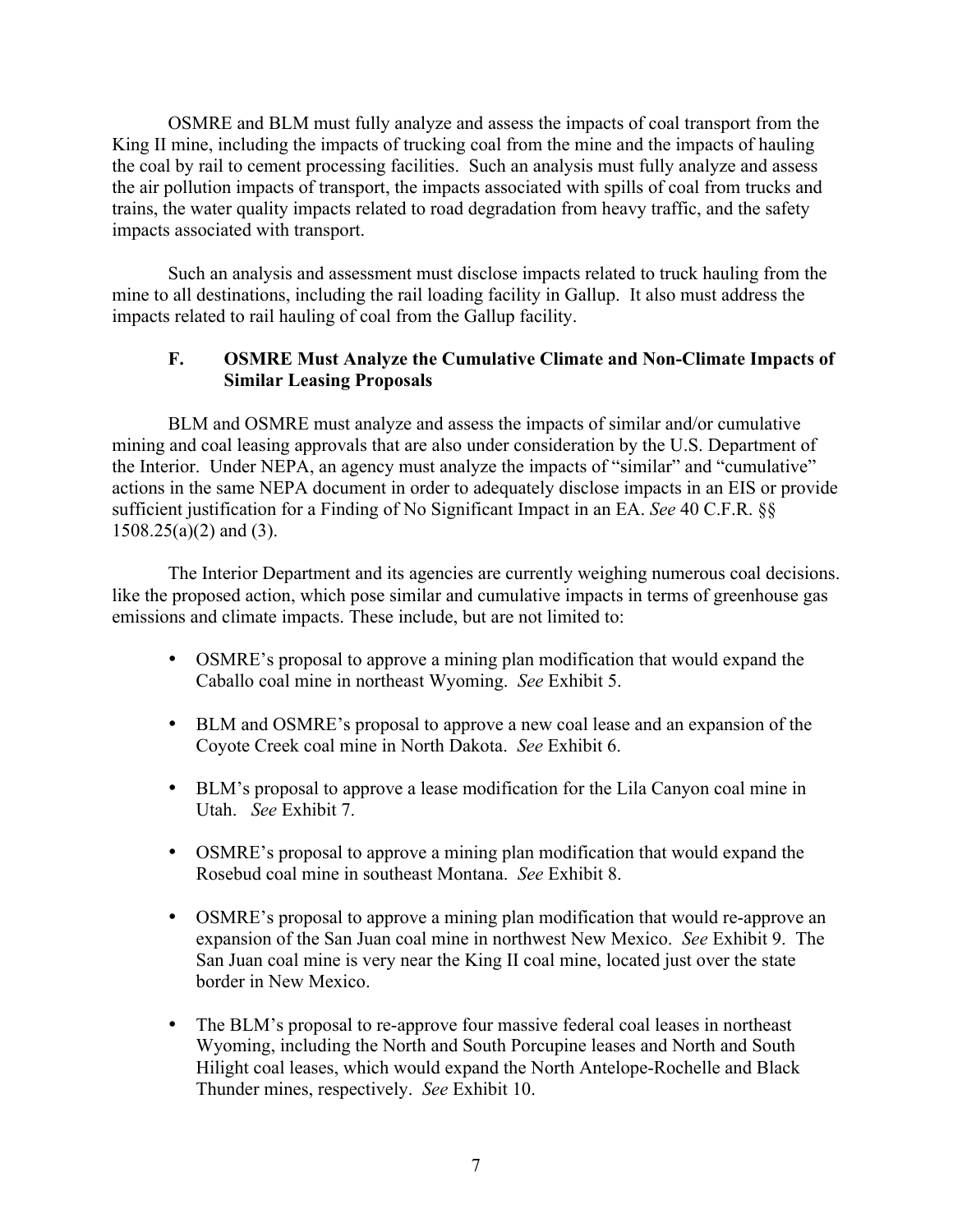- The BLM's proposal to approve a federal coal lease to expand the Antelope mine in northeast Wyoming. *See* Exhibit 11.
- The BLM's proposal to approve a federal coal lease to expand the Spring Creek mine in southeast Montana. *See* Exhibit 12.
- The BLM's proposal to approve a federal coal lease to expand the Foidel Creek mine in northwest Colorado. *See* Exhibit 13.

These are just a few pending examples of coal decisions before the Interior Department and its agencies that pose significant climate impacts, particularly in terms of carbon emissions. It is important that OSMRE and BLM analyze the true impacts of mining at King II consistent with the "hard look" NEPA requires, in order to ensure the agencies can make an objective, informed decision on the proposed coal lease.

# **G. OSMRE AND BLM MUSTADDRESS THE CLIMATE IMPACTS OF THE PROPOSED COAL LEASE**

# **1. BLM and OSMRE Must Provide the Public with a Thorough, Objective, and Transparent Accounting of the Climate Impacts of Expanded Mining at King II**

In evaluating a proposal that would result in the mining and burning of more federally owned coal, OSMRE and BLM must do more than simply quantify carbon dioxide (" $CO<sub>2</sub>$ ") emissions that will result from burning coal for cement production. Since 2009, the scientific understanding of climate disruption has increased significantly, as has the urgent need for transformative steps to cut greenhouse gas emissions in the U.S. Greenhouse gas emissions that are particularly important to reduce include not only carbon dioxide, but methane as well. Both gases are released as a result of coal mining activities.

Specifically, we request BLM and OSMRE analyze and disclose the following issues:

- 1) Acknowledge the robust scientific consensus on the need to drastically cut global  $CO<sub>2</sub>$ emissions;
- 2) Assess whether the proposed mining and related burning of federal coal are inconsistent with guidance from recent climate reports, including the Fourth National Climate Assessment and reports prepared by the Intergovernmental Panel on Climate Change and U.S. Geological Survey;
- 3) Model the market impacts of the proposed expansion of federal coal mining;
- 4) Recognize the scale of the carbon emission problem and take into account the remaining carbon budget for  $CO<sub>2</sub>$  emissions from the U.S.; and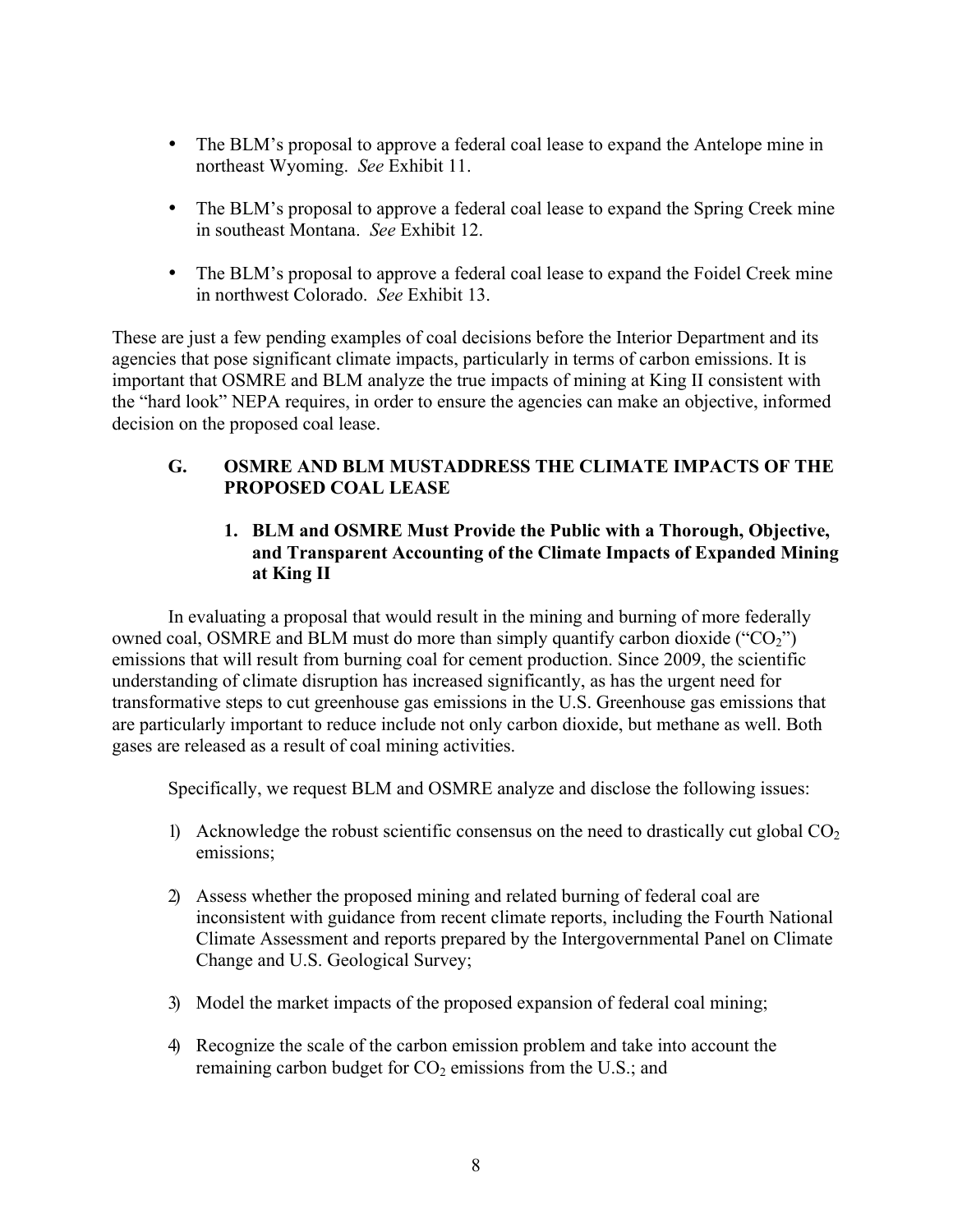5) Use the social cost of carbon to analyze and disclose the climate impacts of the proposal and discuss how other Interior Department proposals relate.

#### **2. BLM and OSMRE Must Disclose Scientific Consensus on the Urgent Need to Cut U.S. Greenhouse Gas Emissions**

BLM and OSMRE must acknowledge the findings of recent climate reports, including the Fourth National Climate Assessment of 2018, as well as two other studies published last year by the Intergovernmental Panel on Climate Change ("IPCC") and the U.S. Geological Survey. Additionally, information published in January 2019 specifically points out the urgent need for land management agencies to say "no" to the fossil fuel industry and for elected officials at all levels to steer the industry towards equitable and orderly phase-out. The findings of these recent and important climate reports are summarized below.

#### i. Fourth National Climate Assessment

Prepared by the U.S. Global Change Research Program ("USGCRP") and published in 2018, the Fourth National Climate Assessment, Volume II ("NCA4") identifies and evaluates the risks of climate change that threaten the U.S., and how a lack of mitigation and adaptation measures will result in dire climate consequences for the U.S. and its territories. This report builds upon the foundational physical science set out in the first volume of NCA4, the 2017 released *Climate Science Special Report*, which analyzed how climate change is affecting geological processes across the U.S. Volume II focuses on national and regional impacts of human-induced climate change since the Third National Climate Assessment in 2014, as well as highlighting the future of global warming that will jeopardize human health, economy, and the environment. Excerpts of the Volume II report are attached as Exhibit 14 and the entire report can be downloaded at

https://nca2018.globalchange.gov/downloads/NCA4\_2018\_FullReport.pdf.<sup>1</sup>

The report affirms that it is no longer reliably true that current and future climate conditions will resemble the recent past. Due to human activities that produce greenhouse gas emissions, the atmospheric concentration of carbon dioxide has increased approximately 40 percent since the beginning of the industrial era in the  $19<sup>th</sup>$  century.<sup>2</sup> In fact, USGCRP concludes that evidence of anthropogenic climate change is staggering, and that the impacts of climate change are intensifying across the U.S. and its territories. These impacts are multiplying climate risks to Americans' physical, social, and economic well-being.<sup>3</sup> Climate risks threatening the U.S. and its territories include: impacts to the economy, such as property losses up to \$1 trillion in coastal property destruction; loss of reliable and affordable energy supplies and damaged energy infrastructure; declines in agricultural productivity; loss of two billion labor hours annually by 2090 due to temperature extremes; recreational and cultural losses of wildlife and ecosystems such as coral reefs; decreased water quality and security; diminished snowpack, sea level rise, and frequent flooding; increase in droughts, wildfires, and invasive species; and rise in

 <sup>1</sup> USGCRP, *Impacts, Risks, and Adaptation in the United States: Fourth National Climate Assessment, Volume II: Report-in-Brief* (2018). <sup>2</sup> *Id.* at 30. <sup>3</sup> *Id.* at 26.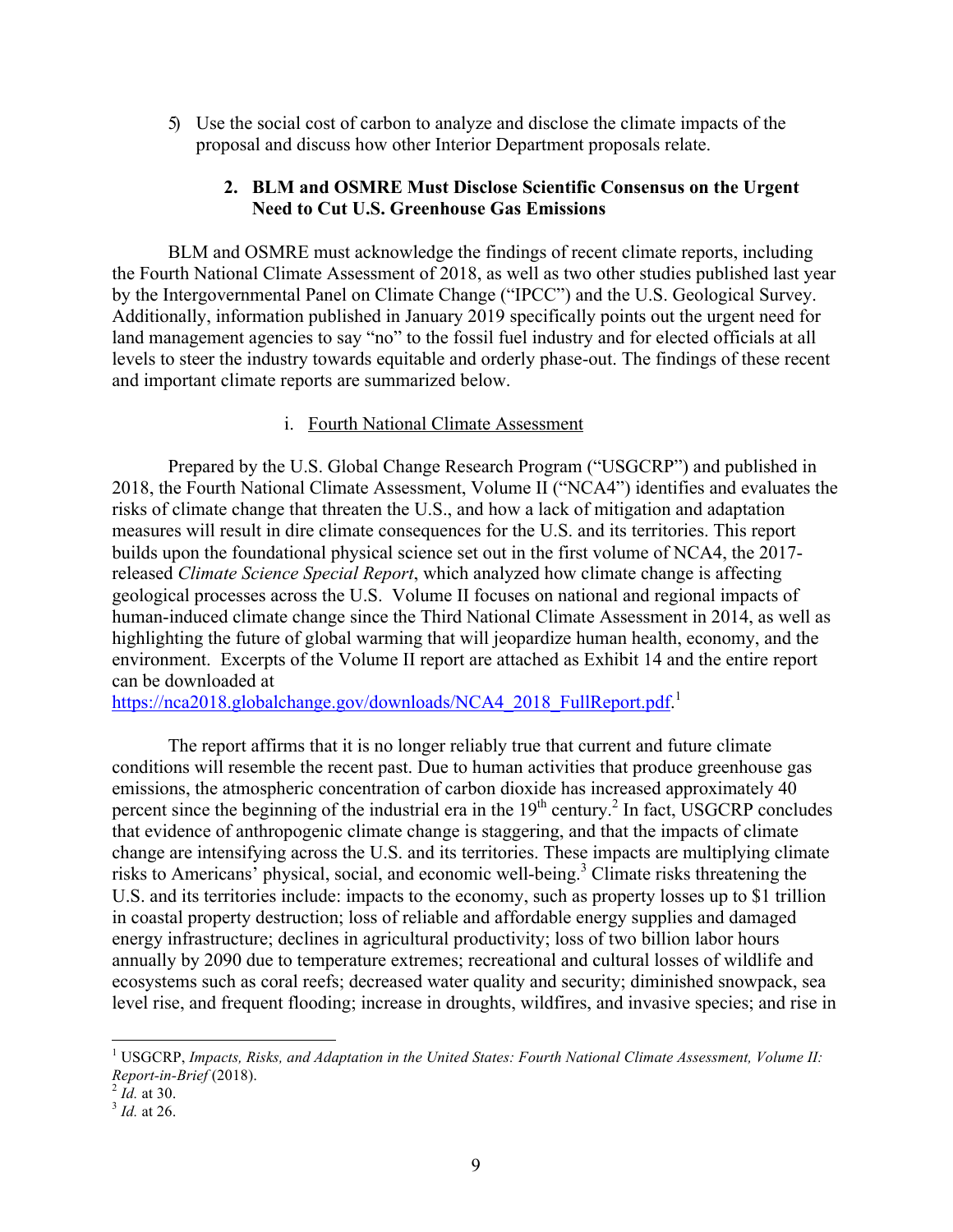deaths across vulnerable populations due to extreme weather events and heat waves.<sup>4</sup> To avoid these grave scenarios, the U.S. public and private sectors must invest in and implement mitigation actions to reduce greenhouse gas emissions, as well as adopt adaptation plans to prepare for future impacts.

Furthermore, while cutting carbon dioxide production is most efficient in reducing greenhouse gas emissions and limiting global warming, the report also mentions the need to reduce other climate pollutants such as methane. Methane ("CH4") is removed naturally from the atmosphere at a faster rate than carbon dioxide, and can help slow the global rise in temperature.<sup>5</sup> In terms of methane reduction, NCA4 specifically calls for the replacement of coal with other sources of energy, like wind and solar renewables, in order to mitigate greenhouse gas emissions.<sup>6</sup> As mentioned previously in this letter, fossil fuel combustion accounts for approximately 85 percent of total U.S. greenhouse gas emissions, of which methane from fossil fuel extraction and processing accounts for most of the remainder.<sup>7</sup> NCA4 demonstrates how it is essential to phase-out fossil fuel extraction in favor of more renewable energy sources. Renewable energy will not only create less greenhouse gas emissions, but will provide other economic and societal benefits including improving air quality and public health and increasing energy independence and security through increased reliance on domestic sources of energy.<sup>8</sup>

These findings are significant in regards to BLM and OSMRE moving forward with the proposed coal lease, since no matter the amount of methane and carbon dioxide produced from fossil fuel extraction and end-source combustion, NCA4 unequivocally states that we must immediately reduce U.S. greenhouse gas emissions. BLM and OSMRE must take into account this updated climate report, and explicitly acknowledge its findings. We urge BLM OSMRE to consider the report's conclusions and not move forward with the proposed federal coal lease.

#### ii. IPCC SR 1.5

In October 2018, the Intergovernmental Panel on Climate Change ("IPCC") released a special report on the impacts of global warming, commissioned by the Paris Agreement of 2016. *Global Warming of 1.5°C*, finds greenhouse gas emissions produced by human activity have significantly contributed to global warming since the industrial revolution of the  $19<sup>th</sup>$  century, increasing the rise in global temperature by 0.2°C per decade at present. An excerpt of this report is attached as Exhibit 15. The full report can be downloaded at https://www.ipcc.ch/sr15/about/content-map/.<sup>9</sup> The report forecasts the state of climate at 1.5°C and 2°C, describing the devastating consequences continued warming has for our earth – destroying ecosystems, disrupting global economy, and jeopardizing public health. The report is a stark warning that delayed actions to cut greenhouse gas emissions, as well as the

 <sup>4</sup> *Id.* at 36-48. <sup>5</sup> *Id.* at 31. <sup>6</sup> *Id.* at 51. <sup>7</sup> *Id.*

 $8$  *Id.* at 53.

<sup>&</sup>lt;sup>9</sup> IPCC, *Global Warming of 1.5*°C, An IPCC Special Report on the Impacts of Global Warming of 1.5°C Above Pre-Industrial Levels and Related Global Greenhouse Gas Emission Pathways, in the Context of Strengthening the Global Response to the Threat of Climate Change, Sustainable Development, and Efforts to Eradicate Poverty, Summary for Policymakers at SMP-4 (2018) (hereafter "SPM").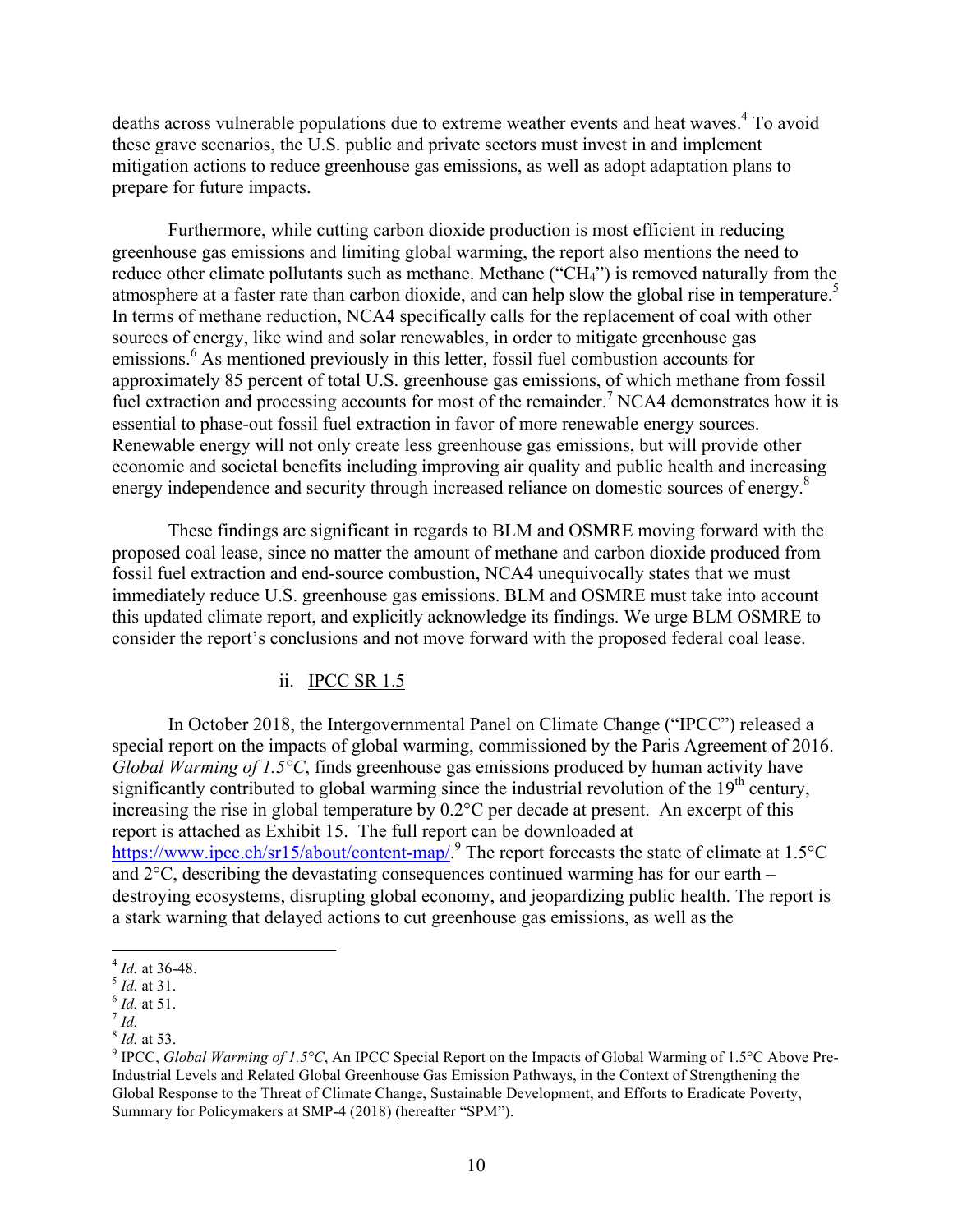implementation of other mitigation and adaptation measures to climate change, will be extremely costly.

The IPCC report assessed scientific, technical, and socio-economic literature to compare the impacts of global warming at 1.5°C to 2.0°C above pre-industrial levels of greenhouse gas emissions, and the results are severe. At 2.0°C warming, as compared to 1.5°C, the following will be even more certain to occur: heavy precipitation and flooding; loss of ice sheets in Antarctica and Greenland triggering multi-meter sea level rise; heat waves, heat-related morbidity and mortality, and spread of vector-borne diseases; species loss and extinction, including doubling the number of insects, plants, and invertebrates losing over half of their geographic range; increased risks of forest fires and the spread of invasive species; increase in ocean temperature, acidity, and deoxygenation; risks to marine biodiversity, fisheries, and the near extinction of coral reef ecosystems; climate-related risks to health, livelihoods, food security, and freshwater supply; and risks to economic growth and the increase of poverty by several hundred million by 2050.<sup>10</sup>

*Global Warming of 1.5°C* concludes that anthropogenic  $CO_2$  emissions must decline approximately 45 percent from 2010 levels by 2030 in order to stay within the range of 1.5°C, reaching net zero emissions around  $2050$ .<sup>11</sup> In addition to cutting carbon emissions, the IPCC reports other non- $CO<sub>2</sub>$  emissions, including methane, must be deeply reduced to achieve limiting global warming to  $1.5^{\circ}$ C with no or limited overshoot.<sup>12</sup> To progress in reducing global greenhouse gas emissions, rapid and transformative changes must be made to our global economy, particularly energy infrastructure. For instance, the IPCC suggests the complete phaseout of coal, explaining "the use of coal, with no or limited overshoot of 1.5°C, shows a steep reduction in all pathways and would be reduced to close to 0% (0-2%) of electricity (*high confidence*)."<sup>13</sup>

In summary, the lower the greenhouse gas emissions in 2030, the less challenging it will be to limit global warming to 1.5°C. Far-reaching climate mitigation and adaptation efforts are needed to both slow the rise in global temperature as well as prepare the planet for climate change impacts that are already in place, due to past and ongoing greenhouse gas emissions. The report specifically notes that "the challenges from delayed actions to reduce greenhouse gas emissions include the risk of cost escalation, lock-in carbon-emitting infrastructure, stranded assets, and reduced flexibility in future options in the medium- and long-term (*highconfidence*)."<sup>14</sup> Therefore, collective, international cooperation on all levels is needed to limit global warming to 1.5°C.

Given this new climate report from the IPCC and its strong evidence of the rise in global temperature and severity of future climate change impacts, BLM and OSMRE should deny the proposed coal lease and consciously decide to not allow its decisions to contribute additional greenhouse gas emissions to the atmosphere, no matter how insignificant emissions may seem.

 <sup>10</sup> *Id.* SPM at 8-14. <sup>11</sup> *Id.* SPM at 15. <sup>12</sup> *Id.* SPM at 16. <sup>13</sup> *Id.*, SPM 21. <sup>14</sup> *Id.*, SPM 24.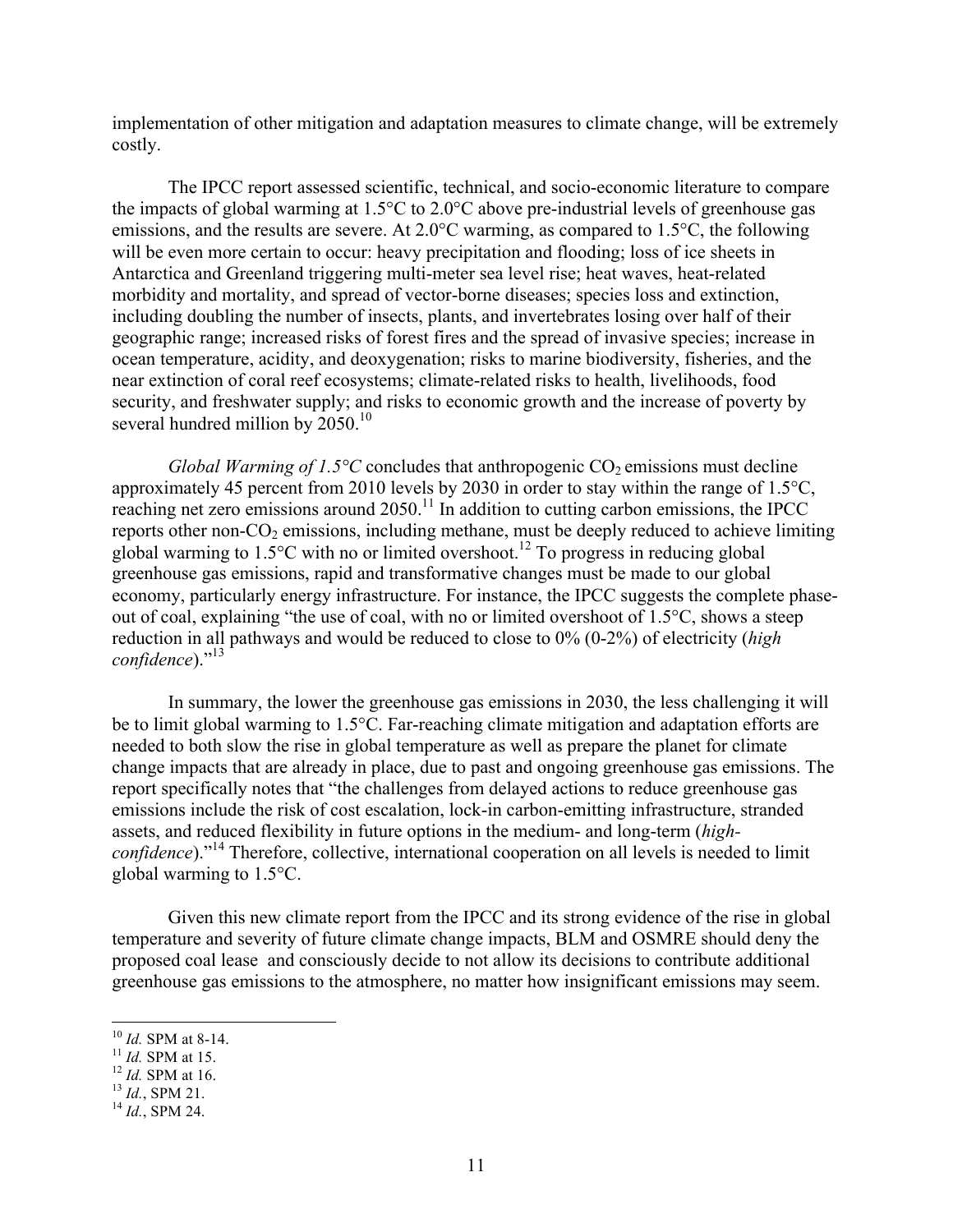#### iii. U.S. Geological Survey

The U.S. Geological Survey ("USGS"), a bureau within DOI, released a new study in November 2018 that calculates the amount of greenhouse gases emitted from fossil fuel extraction and combustion on federal lands, as well as the sequestration, or absorption of carbon that naturally occurs on undisturbed public lands. Specifically, from 2004 to 2015, USGS quantified the amounts of  $CO_2$ , methane  $CH_4$ , and nitrous oxide ("N<sub>2</sub>O") produced from coal, gas, and oil activities, as a result of public lands management. This report is attached as Exhibit 16.

Using data collected from 28 states (not including tribal lands) and offshore Gulf and Pacific continental shelves, USGS concludes that  $1,279.0$  million metric tons (MMT)  $CO<sub>2</sub>$ , 47.6 MMT  $CO_2$  equivalent CH<sub>4</sub>, and 5.5. MMT  $CO_2$  equivalent N<sub>2</sub>O were released between 2004 and 2015.<sup>15</sup> During the same time period, federal lands sequestered an average of 343 MMT CO<sub>2</sub> of which nine states accounted for 60 percent of carbon storage.<sup>16</sup> Therefore, only approximately 15 percent of  $CO<sub>2</sub>$  emissions resulting from fossil fuel extraction and end-use combustion were offset by sequestration. Depending on public lands management, federal lands can either be a net sink or source of greenhouse gas emissions.

Significantly, over the 10-year period of this study, the report finds emissions from fossil fuels produced on federal lands represent, on average, 23.7 percent of national emissions for carbon dioxide, 7.3 percent for methane, and 1.5 percent for nitrous oxide.<sup>17</sup> In 2014, Wyoming, offshore Gulf areas, New Mexico, Louisiana, and Colorado had the highest  $CO<sub>2</sub>$  emissions from fossil fuels produced on federal lands.

In short, BLM and OSMRE must not only acknowledge this new scientific information, but it must address the policy implications that necessarily follow. BLM and OSMRE must disclose the scientific conclusions about rising global temperatures and the need to keep carbon in the ground if we are to avoid the worst effects of climate disruption.

#### iv. Oil Change International: Drilling Towards Disaster

In January 2019, Oil Change International in collaboration with another 17 not-for-profit organizations published a report called *Drilling Towards Disaster: Why U.S. Oil and Gas Expansion is Incompatible with Climate Limits* ("Report"). This report is attached as Exhibit  $17<sup>18</sup>$  In addition to discussing why further oil and gas expansion must be halted to avoid climate crisis, the Report discusses the dire need of saying "no" to additional coal reserve development. Already with all developed reserves of coal, gas, oil, and cement combined, we have surpassed the threshold of a 50 percent chance of only a  $1.5^{\circ}$ C global temperature increase.<sup>19</sup> In fact, we

 15 Matthew D. Merrill et al., *Federal lands greenhouse gas emissions and sequestration in the United States— Estimates for 2005–14*, (2018), 6.<br><sup>16</sup> *Id.* at 13.<br><sup>17</sup> *Id.* at 6. <sup>18</sup> Kelly Trout and Lorne Stockman, *Drilling Towards Disaster: Why U.S. Oil and Gas Expansion is Incompatible* 

*with Climate Limits* (2019). <sup>19</sup> *Id*. at 5.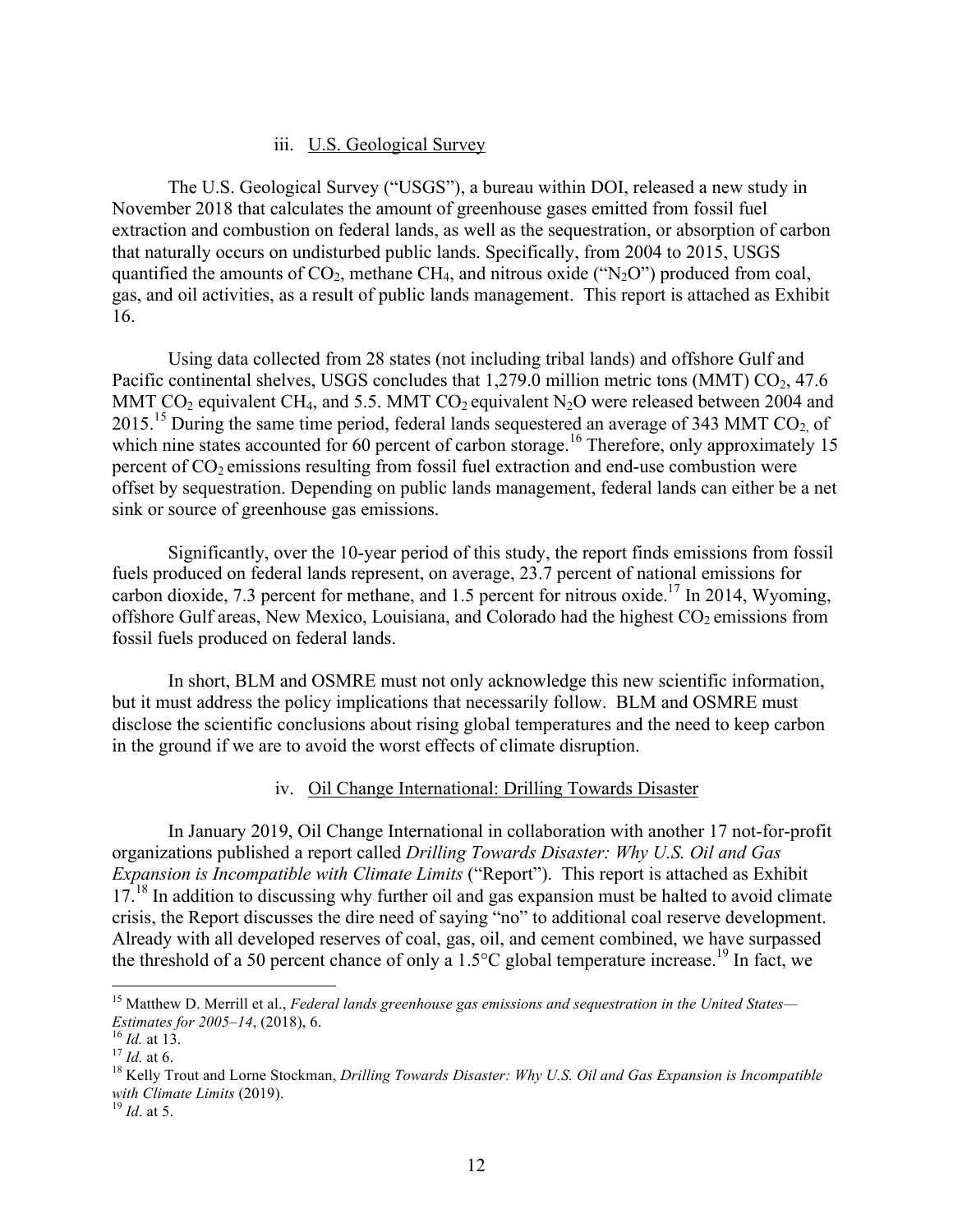have surpassed this threshold by so much that we are now on the doorstep of a 66 percent chance of a 2°C increase with developed reserves alone.<sup>20</sup> Approving GCC's coal lease application would only further lock us into an unsustainable and catastrophic climate trajectory.

To date, the U.S. is still the world's third-largest coal producer, behind China and India.<sup>21</sup> Federally leased coal is a huge player as "[a]round 40% of all U.S. coal production comes from federally leased land."<sup>22</sup> Existing U.S. mines already contain far more coal than the U.S. can extract under a coal phase-out timeline that is consistent with the Paris Agreement goals.<sup>23</sup> Based on both economic efficiency and equity, the U.S. should phase out coal much faster than the global average to meet responsibilities under the Paris goals.<sup>24</sup> To be consistent with Powering Past Coal Alliance's (an alliance that include 28 national governments) coal mining phase out of 2030, more than 70 percent of coal reserves in existing mines need to remain in the ground.<sup>25</sup>

Although U.S. coal mining is currently in decline, it is not being managed in a way that is fast enough for climate or fair for workers. Again, "[i]f U.S. coal production is phased out over a timeframe consistent with equitably meeting the Paris goals, at least 70 percent of coal reserves in already-producing mines would [need] to stay in the ground."<sup>26</sup> Federal agencies as well as policymakers need to focus on accelerating the phase out of coal by 2030 or sooner, while ensuring a just transition for communities and workers. Therefore, BLM and OSMRE must not steamroll ahead with approving this coal lease.

### **3. BLM and OSMRE Must Evaluate the Significance of Greenhouse Gas Emissions by Using Available Methodologies**

# i. BLM and OSMRE Should Use Carbon Budgets to Assess Climate **Impacts**

One of the measuring standards available to the agency for analyzing the magnitude and severity of BLM and OSMRE-related fossil fuel emissions is by applying those emissions to the remaining global carbon budget. A "carbon budget" offers a cap on the remaining stock of greenhouse gasses that can be emitted while still keeping global average temperature rise below scientifically-backed warming thresholds – beyond which climate change impacts may result in severe and irreparable harm to the biosphere and humanity. Utilizing carbon budgets would offer BLM and OSMRE a methodology for analyzing how the proposed mine expansion and the continued coal combustion from the GCC coal lease may affect the country's ability to meet recognized greenhouse gas emission reduction targets.

Scientific research has estimated the global carbon budget – the cumulative amount of carbon dioxide that can be emitted – for maintaining a likely chance of meeting the Paris Agreement target of 1.5°C or well below 2°C. According to the Fifth Assessment Report of the

<sup>20</sup> *Id.*<br>
<sup>21</sup> *Id.* at 21.<br>
<sup>22</sup> *Id.* at 22.<br>
<sup>24</sup> *Id.*<br>
<sup>25</sup> *Id.* 25 *Id.* 26 *Id.* at 7 (emphasis in original).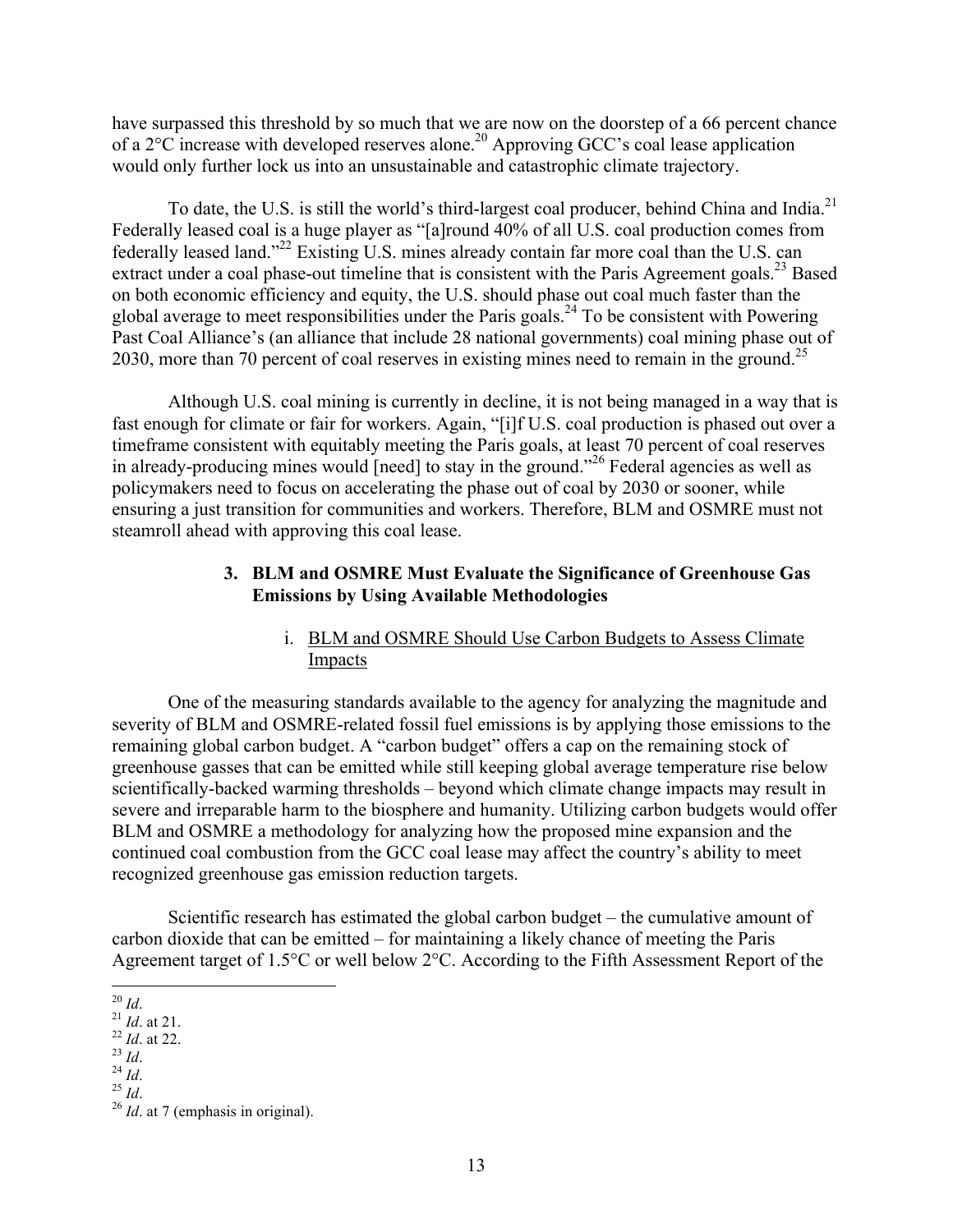Intergovernmental Panel on Climate Change, total cumulative anthropogenic  $CO<sub>2</sub>$  emissions must remain below 400 GtCO<sub>2</sub> from 2011 onward for a 66 percent probability of limiting warming to 1.5 $\degree$ C, and below 1,000 GtCO<sub>2</sub> from 2011 onward for a 66 percent probability of limiting warming to 2°C above pre-industrial levels.27 The 2018 IPCC report *Global Warming of 1.5°C* provided a revised carbon budget for a 66 percent probability of limiting warming to 1.5 $\degree$ C, estimated at 420 GtCO<sub>2</sub> and 570 GtCO<sub>2</sub> depending on the temperature dataset used, from January 2018 onwards.<sup>28</sup> At the current emissions rate of 42 GtCO<sub>2</sub> per year, this carbon budget would be expended in just 10 to 14 years, underscoring the urgent need for transformative global action to transition from fossil fuel use to clean energy.29

Importantly, a 2016 global analysis found that the carbon emissions that would be emitted from burning the oil, gas, and coal in the world's *currently operating* fields and mines would fully exhaust and exceed the carbon budgets consistent with staying below 1.5°C or 2°C. This analysis is attached as Exhibit 18.<sup>30</sup> Further, the reserves in currently operating oil and gas fields alone, even excluding coal mines, would lead to warming beyond 1.5°C. An important conclusion of the analysis is that *most* of the existing oil and gas fields and coal mines will need to be closed before their reserves are fully extracted in order to limit warming to  $1.5^{\circ}$ C.<sup>31</sup> Some existing fields and mines will need to be closed to limit warming to  $2^{\circ}C^{32}$ .

In short, there is no room in the carbon budget for *new* fossil fuel extraction *anywhere*, including in the United States.<sup>33</sup> Additionally, most of the world's existing oil and gas fields and coal mines will need to be closed before their reserves are fully extracted to meet a 1.5°C target. The U.S. has an urgent responsibility to lead in this transition from fossil fuel production to 100 percent clean energy as a wealthy nation with ample financial resources and technical capabilities, as well as due to our dominant role in driving climate change and its harms. The U.S. is the world's largest historic emitter of greenhouse gas pollution, responsible for 26 percent

<sup>&</sup>lt;sup>27</sup> IPCC, Summary for Policymakers, in: Climate Change 2013: The Physical Science Basis, Contribution of Working Group I to the Fifth Assessment Report of the Intergovernmental Panel on Climate Change [Stocker, T.F. et al. (eds.)], Cambridge University Press (2013) at 25; IPCC, in: Climate Change 2014: Synthesis Report. Contribution of Working Groups I, II and III to the Fifth Assessment Report of the Intergovernmental Panel on Climate Change, [Core Writing Team, R.K. Pachauri and L.A. Meyer (eds.)], IPCC, Geneva, Switzerland, (2014), at 63-64, Table 2.2. 28 IPCC, *Global Warming of 1.5°C*, SPM, (2018). <sup>29</sup> *Id.* 30 Oil Change International, *The Sky's Limit: Why the Paris Climate Goals Require a Managed Decline of Fossil* 

*Fuel Production*, (September 2016), http://priceofoil.org/2016/09/22/the-skys-limit-report/.<br><sup>31</sup> Oil Change International, *The Sky's Limit California: Why the Paris Climate Goals Demand That California Lead*<br>*in a Manag* 

<sup>&</sup>lt;sup>32</sup> Oil Change International, *The Sky's Limit: Why the Paris Climate Goals Require a Managed Decline of Fossil Fuel Production*, at 5, 7.<br><sup>33</sup> This conclusion was reinforced by the IPCC Fifth Assessment Report which estimated that global fossil fuel

reserves exceed the remaining carbon budget (from 2011 onward) for staying below 2°C (a target incompatible with the Paris Agreement) by 4 to 7 times, while fossil fuel resources exceed the carbon budget for 2°C by 31 to 50 times. *See* Bruckner, Thomas et al., 2014: Energy Systems. In: Climate Change 2014: Mitigation of Climate Change. Contribution of Working Group III to the Fifth Assessment Report of the Intergovernmental Panel on Climate Change, Cambridge University Press (2014), http://ipcc.ch/pdf/assessmentreport/ar5/wg3/ipcc\_wg3\_ar5\_chapter7.pdf at Table 7.2.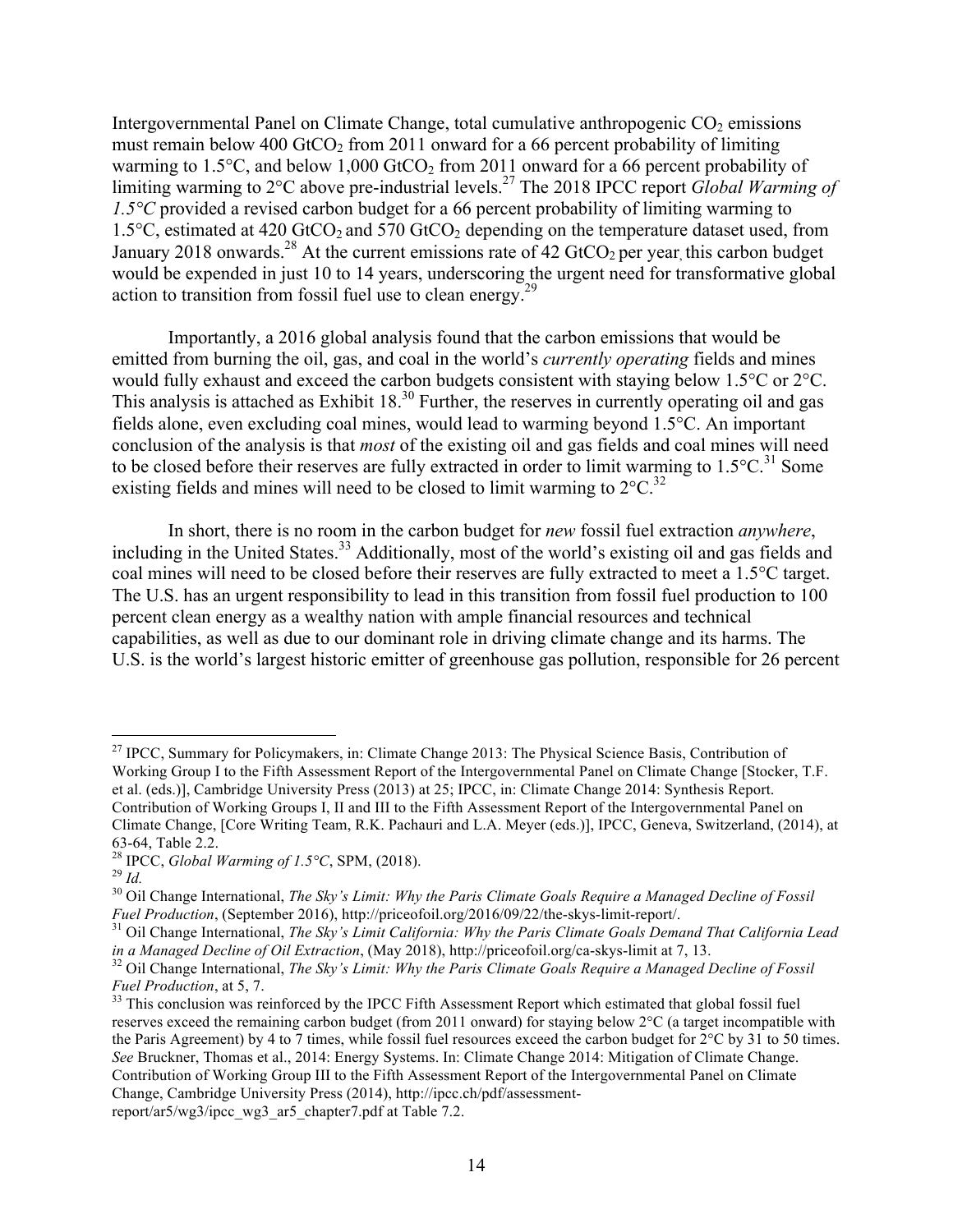of cumulative global  $CO<sub>2</sub>$  emissions since 1870, and is currently the world's second highest emitter on an annual and per capita basis.<sup>34</sup>

Research on the U.S.' carbon budget and the carbon emissions locked in U.S. fossil fuels similarly establish that the U.S. must halt new fossil fuel production and rapidly phase out existing production to avoid the worst dangers of climate change. Scientific studies have estimated the U.S. carbon budget consistent with a 1.5 $\degree$ C target at 25 GtCO<sub>2</sub>eq to 57 GtCO<sub>2</sub>eq on average,  $35$  depending on the sharing principles used to apportion the global budget across countries.<sup>36</sup> The estimated U.S. carbon budget consistent with limiting temperature rise to  $2^{\circ}$ C – a level of warming well above what the Paris Agreement requires and which would result in devastating harms – ranges from 34 GtCO<sub>2</sub> to 123 GtCO<sub>2</sub>,<sup>37</sup> depending on the sharing principles used. Under any scenario, the remaining U.S. carbon budget compatible with the Paris climate targets is extremely small.

An analysis of U.S. fossil fuel resources demonstrates that the potential carbon emissions from already leased fossil fuel resources on U.S. federal lands would essentially exhaust the remaining U.S. carbon budget consistent with the 1.5°C target. This analysis estimated that

 $37$  Robiou du Pont et al. (2017) estimated the U.S. carbon budget for a 66 percent probability of keeping warming below 2<sup>o</sup>C at 60 GtCO<sub>2</sub>eq based on four equity principles (capability, equal per capita, greenhouse development rights, equal cumulative per capita), and at  $104 \text{ GtCO}_2$  based on five principles (adding in constant emissions ratio, but see footnote above). For a 66 percent probability of keeping warming below 2°C, Peters et al. (2015) estimated the U.S. carbon budget at 34 GtCO<sub>2</sub> based on an "equity" approach for allocating the global carbon budget, and 123 GtCO<sub>2</sub> under an "inertia" approach. The "equity" approach bases sharing on population size and provides for equal per-capita emissions across countries, while the "inertia" approach bases sharing on countries' current emissions. Similarly using a 66 percent probability of keeping warming below 2°C, Gignac et al. (2015) estimated the U.S. carbon budget at 78 to 97  $GtCO<sub>2</sub>$ , based on a contraction and convergence framework, in which all countries adjust their emissions over time to achieve equal per-capita emissions. Although the contraction and convergence framework corrects current emissions inequities among countries over a specified time frame, it does not account for inequities stemming from historical emissions differences. When accounting for historical responsibility, Gignac et al. (2015) estimated that the United States has an additional cumulative carbon debt of 100 GtCO<sub>2</sub> as of 2013. *See* Peters, Glen P. et al., Measuring a fair and ambitious climate agreement using cumulative emissions, 10 Environmental Research Letters 105004 (2015); Gignac, Renaud and H. Damon Matthews, Allocating a 2C cumulative carbon budget to countries, 10 Environmental Research Letters 075004 (2015).

 34 Global Carbon Project, Global Carbon Budget, (November 13, 2017) at 10, 18, 32,

http://www.globalcarbonproject.org/carbonbudget/17/presentation.htm

<sup>&</sup>lt;sup>35</sup> Robiou du Pont, Yann et al., Equitable mitigation to achieve the Paris Agreement goals, 7 Nature Climate Change 38 (2017), and Supplemental Tables 1 and 2. Quantities measured in GtCO<sub>2</sub>eq include the mass emissions from CO<sub>2</sub> as well as the other well-mixed greenhouse gases (CO<sub>2</sub>, methane, nitrous oxide, hydrofluorocarbons, perfluorocarbons and  $SF_6$ ) converted into  $CO_2$ -equivalent values, while quantities measured in GtCO<sub>2</sub> refer to mass emissions of just  $CO_2$  itself.

<sup>&</sup>lt;sup>36</sup> Robiou du Pont et al. (2017) averaged across IPCC sharing principles to estimate the U.S. carbon budget from 2010 to 2100 for a 50 percent chance of returning global average temperature rise to 1.5°C by 2100, consistent with the Paris Agreement's "well below 2°C" target, and based on a cost-optimal model. The study estimated the U.S. carbon budget consistent with a 1.5 $^{\circ}$ C target at 25 GtCO<sub>2</sub>eq by averaging across four equity principles: capability (83 GtCO<sub>2</sub>eq), equal per capita (118 GtCO<sub>2</sub>eq), greenhouse development rights (-69 GtCO<sub>2</sub>eq), and equal cumulative per capita (-32 GtCO<sub>2</sub>eq). The study estimated the U.S. budget at 57 GtCO<sub>2</sub>eq when averaging across five sharing principles, adding the constant emissions ratio  $(186 \text{ GtCO}_2 \text{eq})$  to the four above-mentioned principles. However, the constant emissions ratio, which maintains current emissions ratios, is not considered to be an equitable sharing principle because it is a grandfathering approach that "privileges today's high-emitting countries when allocating future emission entitlements." For a discussion of sharing principles, see Kartha, S. et al., Cascading biases against poorer countries, 8 Nature Climate Change 348 (2018).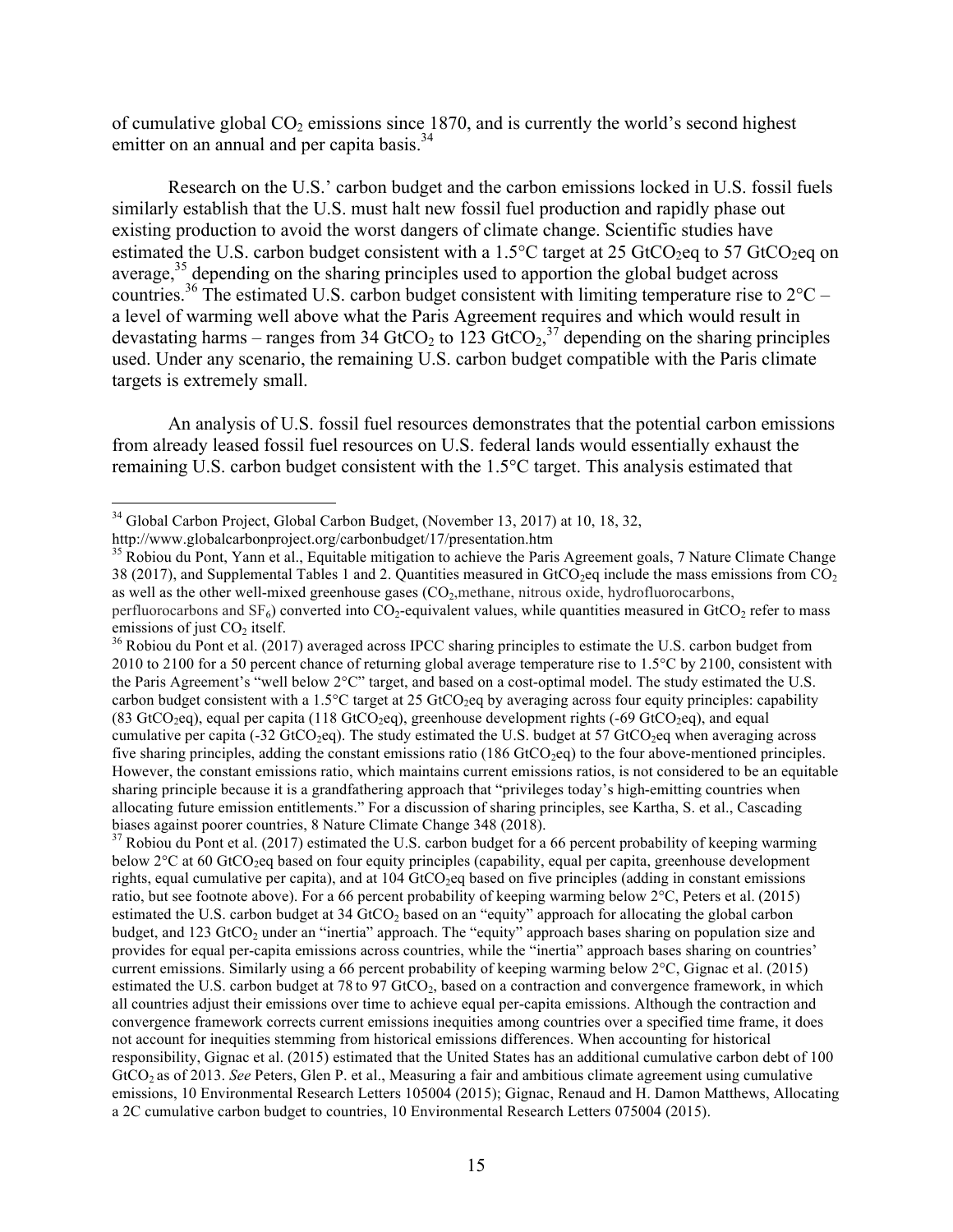recoverable fossil fuels on U.S. *federal lands* would release up to 349 to 492 GtCO<sub>2</sub>eq of carbon emissions, if fully extracted and burned. This analysis is attached as Exhibit 19.<sup>38</sup> Of that amount, *already leased* fossil fuels would release 30 to 43 GtCO<sub>2</sub>eq of emissions, while as yet unleased fossil fuels would emit  $319$  to  $450$  GtCO<sub>2</sub>eq of emissions. Thus, carbon emissions from *already leased* fossil fuel resources *on federal lands alone* (30 to 43 GtCO<sub>2</sub>eq) would essentially exhaust the U.S. carbon budget for a 1.5 $\degree$ C target (25 to 57 GtCO<sub>2</sub>eq), if these leased fossil fuels are fully extracted and burned. The potential carbon emissions from unleased fossil fuel resources (319 to 450 GtCO<sub>2</sub>eq) would exceed the U.S. carbon budget for limiting warming to 1.5°C many times over.<sup>39</sup> This does not include the additional carbon emissions that will be emitted from fossil fuels extracted on non-federal lands, estimated up to 500 GtCO<sub>2</sub>eq if fully extracted and burned.<sup>40</sup> This research further establishes that the United States must halt new fossil fuel projects and close existing fields and mines before their reserves are fully extracted to achieve the Paris climate targets and avoid the worst damages from climate change.

Furthermore, research that models emissions pathways for limiting warming to 1.5° or 2°C shows that a rapid end to fossil fuel extraction in the United States is critical. Specifically, research indicates that global fossil fuel CO<sub>2</sub> emissions must *end entirely* by mid-century and likely as early as 2045 for a reasonable likelihood of limiting warming to 1.5° or 2°C. This report is attached as Exhibit 20.<sup>41</sup> Due to the small U.S. carbon budget, our country must end fossil fuel  $CO<sub>2</sub>$  emissions even earlier: between 2025 and 2030 on average for a reasonable chance of staying below 1.5°C, and between 2040 and 2045 on average for a reasonable chance of staying below  $2^{\circ}$ C.<sup>42</sup> Ending U.S. fossil fuel CO<sub>2</sub> emissions between 2025 and 2030, consistent with the Paris climate targets, would require an immediate halt to new production and closing most existing oil and gas fields and coal mines before their reserves are fully extracted.

Ending the approval of new fossil fuel production and infrastructure is also critical for preventing "carbon lock-in," where approvals and investments made now can lock in decades' worth of fossil fuel extraction that we cannot afford. New approvals for wells, mines, and fossil fuel infrastructure – such as pipelines and marine and rail import and export terminals -- require upfront investments that provide financial incentives for companies to continue production for decades into the future.<sup>43</sup> Given the long-lived nature of fossil fuel projects, ending the approval

<sup>&</sup>lt;sup>38</sup> Ecoshift Consulting et al., "The Potential Greenhouse Gas Emissions of U.S. Federal Fossil Fuels," Prepared for Center for Biological Diversity & Friends of the Earth (2015),

http://www.ecoshiftconsulting.com/wpcontent/uploads/Potential-Greenhouse-Gas-Emissions-U-S-Federal-Fossil-Fuels.pdf.

<sup>&</sup>lt;sup>39</sup> Ecoshift Consulting et al., "The Potential Greenhouse Gas Emissions of U.S. Federal Fossil Fuels," at 4.

<sup>&</sup>lt;sup>40</sup> Ecoshift Consulting et al., "The Potential Greenhouse Gas Emissions of U.S. Federal Fossil Fuels," at 3 ("the potential GHG emissions of federal fossil fuels (leased and unleased) are 349 to 492 Gt CO2e, representing 46% to 50% of potential emissions from all remaining U.S. fossil fuels").

 $^{41}$  Rogelj, Joeri et al., Energy system transformations for limiting end-of-century warming to below 1.5 $^{\circ}$ C, 5 Nature Climate Change 519 (2015); IPCC, *Global Warming of 1.5°C*, SPM, (2018). 42 Climate Action Tracker, USA (last updated 30 April 2018), http://climateactiontracker.org/countries/usa at

Country Summary figure showing U.S. emissions versus year.

<sup>&</sup>lt;sup>43</sup> Davis, Steven J. and Robert H. Socolow, Commitment accounting of CO2 emissions, Environmental Research Letters 9: 084018 (2014); Erickson, Peter et al., Assessing carbon lock-in, 10 Environmental Research Letters 084023 (2015); Erickson, Peter et al., Carbon lock-in from fossil fuel supply infrastructure, Stockholm Environment Institute, Discussion Brief (2015); Seto, Karen C. et al., Carbon Lock-In: Types, Causes, and Policy Implications, 41 Annual Review of Environmental Resources 425 (2016); Green, Fergus and Richard Denniss, Cutting with both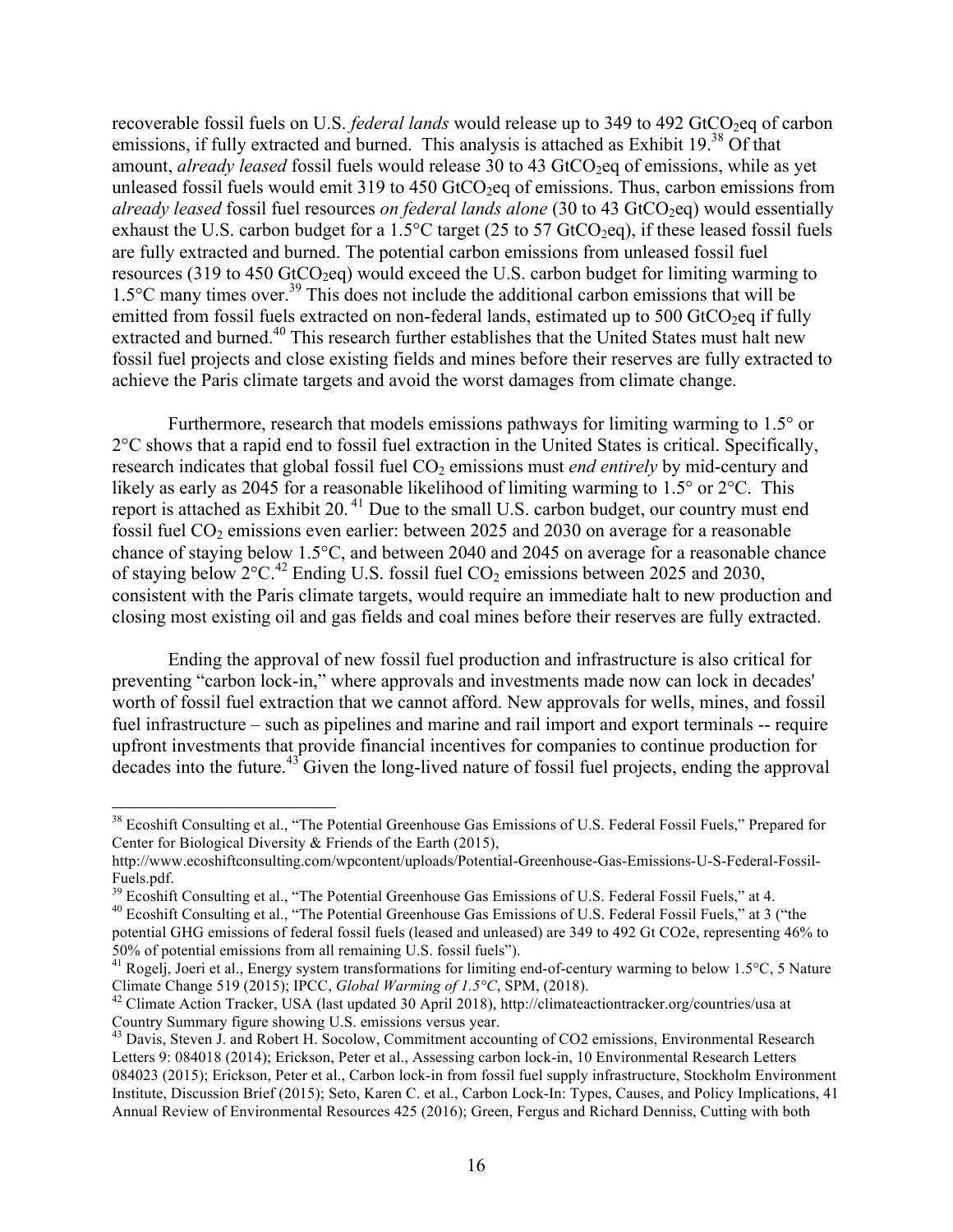of new fossil fuel projects avoids the lock-in of decades of fossil fuel production and associated emissions.<sup>44</sup> Reports detailing the need to prevent "lock-in" and to utilize supply-side climate action are attached as Exhibits 21 and 22.

### ii. BLM and OSMRE Must Use the Social Cost of Carbon to Analyze Climate Impacts

BLM and OSMRE must analyze and assess the climate impacts of mining the proposed coal lease using the social cost of carbon protocol. The social cost of carbon is a tool that was created by federal agencies is one method BLM and OSMRE can use to quantify and disclose the harm caused by the proposed project's carbon dioxide emissions. The social cost of carbon provides a metric for estimating the economic damage, in dollars, of each incremental ton of carbon dioxide emitted into the atmosphere. *See* Exhibit 23.<sup>45</sup>

The social cost of carbon protocol for assessing climate impacts is a method for "estimat[ing] the economic damages associated with a small increase in carbon dioxide (CO2) emissions, conventionally one metric ton, in a given year [and] represents the value of damages avoided for a small emission reduction (i.e. the benefit of a CO2 reduction)." *See* Exhibit 24. The protocol was developed by an Interagency Working Group ("IWG") consisting of several federal agencies.

Although Executive Order 13,783 disbanded the IWG, the entity which developed the social cost of carbon protocol, and withdrew the technical support documents discussed below, the protocol is still "generally accepted in the scientific community." *See* Exhibit 25. Indeed, the Trump Administration still uses the SCC protocol despite drastically reducing the damages caused by carbon emissions.<sup>46</sup>

Work on the protocol, began in 2009, with final estimates of carbon costs issued by the IWG in 2010. This report is attached as Exhibit 26. These estimates were then revised in 2013, 2015, and then in 2016. The 2013, 2015, and 2016 reports are attached as Exhibits 27, 28, and 23, respectively.

<u> 1989 - Andrea Santa Andrea Santa Andrea Santa Andrea Santa Andrea Santa Andrea Santa Andrea Santa Andrea San</u>

arms of the scissors: the economic and political case for restrictive supply-side climate policies, Climatic Change https://doi.org/10.1007/s10584-018-2162-x (2018).<br><sup>44</sup> Erickson et al. (2015): "The essence of carbon lock-in is that, once certain carbon-intensive investments are made,

and development pathways are chosen, fossil fuel dependence and associated carbon emissions can become "locked in," making it more difficult to move to lower-carbon pathways and thus reduce climate risks." Green and Denniss (2018): "When production processes require a large, upfront investment in fixed costs, such as the construction of a port, pipeline or coalmine, future production will take place even when the market price of the resultant product is lower than the long-run opportunity cost of production. This is because rational producers will ignore 'sunk costs' and continue to produce as long as the market price is sufficient to cover the marginal cost (but not the average cost) of production. This is known as 'lock-in."

<sup>&</sup>lt;sup>45</sup> Interagency Working Group on Social Cost of Carbon, "Technical Support Document: Technical Updated of the Social Cost of Carbon for Regulatory Impact Analysis Under Executive Order 12866" (May 2013, Revised August 2016).

<sup>46</sup> *See* Brad Plumer, *Trump Put a Low Cost of Carbon Emissions. Here's Why It Matters*, New York Times, Aug. 23, 2018, https://www.nytimes.com/2018/08/23/climate/social-cost-carbon.html.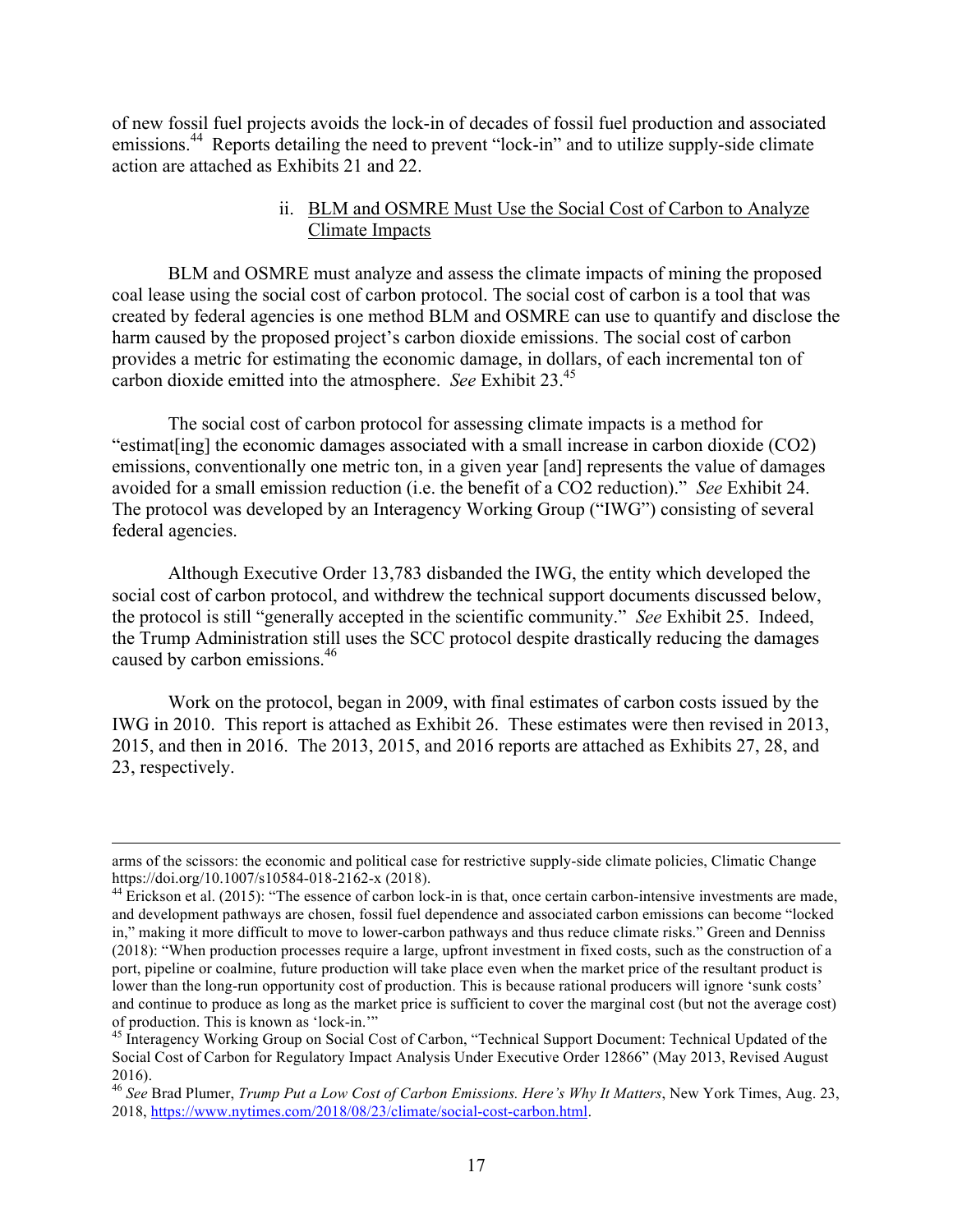Most recently, as an addendum to previous Technical Support Documents regarding the social cost of carbon, the Department of the Interior joined numerous other agencies in preparing estimates of the social cost of methane and other greenhouse gases. This addendum is attached as Exhibit 29.

Depending on the discount rate and the year during which the carbon emissions are produced, the IWG estimates the cost of carbon emissions, and therefore the benefits of reducing carbon emissions, to range from \$10 to \$212 per metric ton of carbon dioxide.

Although often utilized in the context of agency rulemakings, the protocol has been recommended for use and has been used in project-level decisions. For instance, the EPA recommended that an EIS prepared by the U.S. Department of State for the proposed Keystone XL oil pipeline include "an estimate of the 'social cost of carbon' associated with potential increases of GHG emissions." This letter is attached as Exhibit 30. BLM has also utilized the social cost of carbon protocol in the context of oil and gas approvals. For example, the Billings Field Office estimated "the annual SCC [social cost of carbon] associated with potential development on lease sale parcels." *See* Exhibit 31. In conducting its analysis, the BLM used a "3 percent average discount rate and year 2020 values," presuming social costs of carbon to be \$46 per metric ton. Based on its estimate of greenhouse gas emissions, the agency estimated total carbon costs to be "\$38,499 (in 2011 dollars)." In Idaho, the BLM also utilized the social cost of carbon protocol to analyze and assess the costs of oil and gas leasing. Using a 3% average discount rate and year 2020 values, the agency estimated the cost of carbon to be \$51 per ton of annual CO2e increase. *See* Exhibit 32. Based on this estimate, the agency estimated that the total carbon cost of developing 25 wells on five lease parcels to be \$3,689,442 annually.

To be certain, the social cost of carbon protocol presents a conservative estimate of economic damages associated with the environmental impacts climate change. As the EPA has noted, the protocol "does not currently include all important [climate change] damages." Exhibit 24. As the EPA explained:

The models used to develop [social cost of carbon] estimates do not currently include all of the important physical, ecological, and economic impacts of climate change recognized in the climate change literature because of a lack of precise information on the nature of damages and because the science incorporated into these models naturally lags behind the most recent research.

In fact, more recent studies have reported significantly higher carbon costs. For instance, a report published in 2015 found that current estimates for the social cost of carbon should be increased six times for a mid-range value of \$220 per ton. *See* Exhibit 33. A report from 2017, estimated carbon costs to be \$50 per metric ton, a value that experts have found to be the "best estimate of the social cost of greenhouse gases." This report is attached as Exhibit 34. Yet, in spite of uncertainty and likely underestimation of carbon costs by the IWG SCC, nevertheless, "the SCC is a useful measure to assess the benefits of CO2 reductions," and thus a useful measure to assess the costs of CO2 increases. *See* Exhibit 24.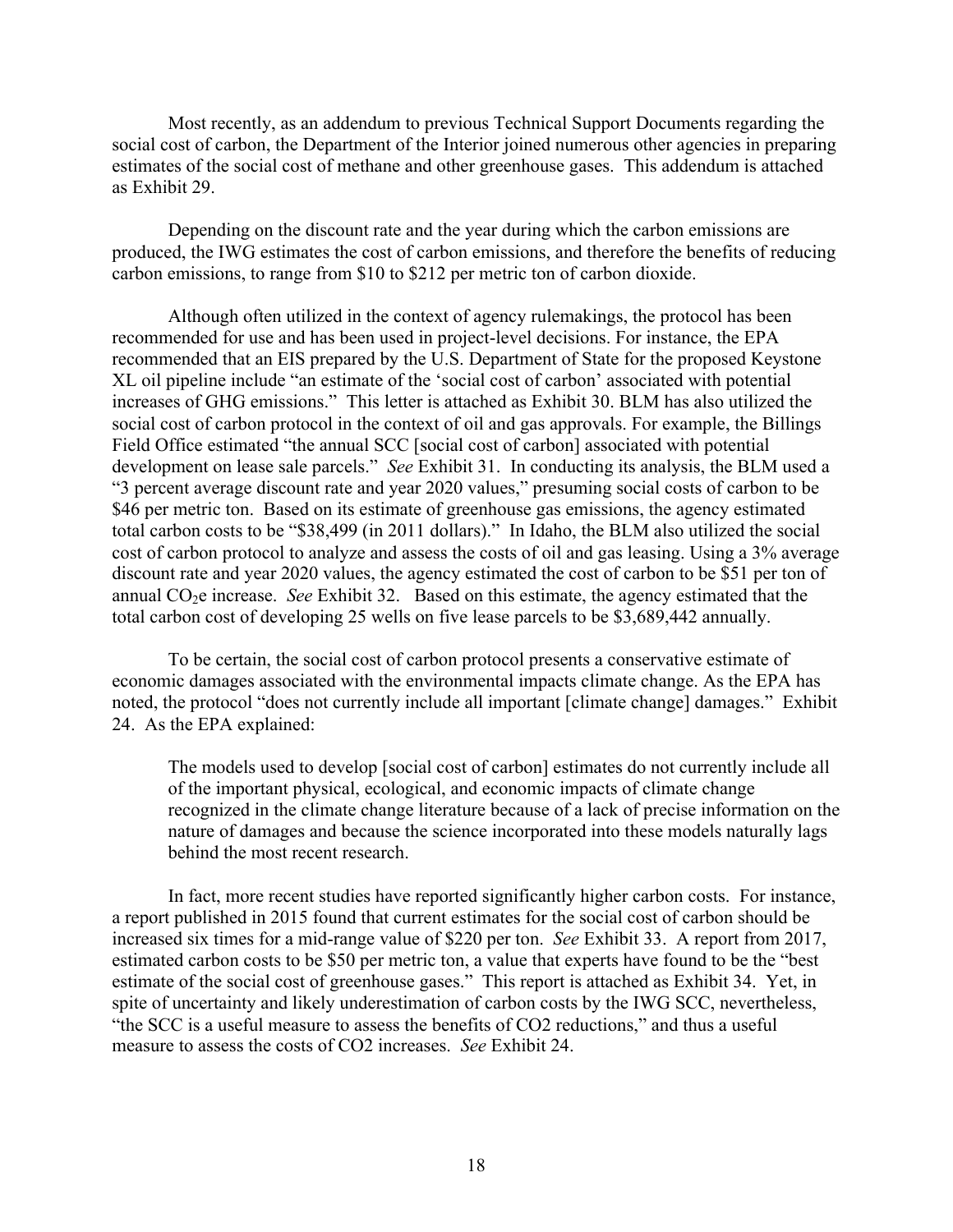The requirement to analyze the social cost of carbon is supported by the general requirements of NEPA and is specifically supported in federal case law. Courts have ordered agencies to assess the social cost of carbon pollution, even before a federal protocol for such analysis was adopted. In 2008, the U.S. Court of Appeals for the Ninth Circuit ordered the National Highway Traffic Safety Administration to include a monetized benefit for carbon emissions reductions in an Environmental Assessment prepared under NEPA. *Center for Biological Diversity v. Nat'l Highway Traffic Safety Admin.*, 538 F.3d 1172, 1203 (9th Cir. 2008). The Highway Traffic Safety Administration had proposed a rule setting corporate average fuel economy standards for light trucks. A number of states and public interest groups challenged the rule for, among other things, failing to monetize the benefits that would accrue from a decision that led to lower carbon dioxide emissions. The Administration had monetized the employment and sales impacts of the proposed action. *Id*. at 1199. The agency argued, however, that valuing the costs of carbon emissions was too uncertain. *Id*. at 1200. The court found this argument to be arbitrary and capricious. *Id*. The court noted that while estimates of the value of carbon emissions reductions occupied a wide range of values, the correct value was certainly not zero. *Id.* It further noted that other benefits, while also uncertain, were monetized by the agency. *Id*. at 1202.

In 2014, a federal court did likewise for a federally-approved coal lease. That court began its analysis by recognizing that a monetary cost-benefit analysis is not universally required by NEPA. *See High Country Conservation Advocates v. U.S. Forest Serv.*, 52 F.Supp. 3d 1174, 1193 (D. Colo. 2014) (citing 40 C.F.R. § 1502.23). However, when an agency prepares a costbenefit analysis, "it cannot be misleading." *Id*. at 1182 (citations omitted). In that case, the NEPA analysis included a quantification of benefits of the project, but, the quantification of the social cost of carbon, although included in earlier analyses, was omitted in the final NEPA analysis. *Id.* at 1196. The agencies then relied on the stated benefits of the project to justify project approval. This, the court explained, was arbitrary and capricious. *Id*. Such approval was based on a NEPA analysis with misleading economic assumptions, an approach long disallowed by courts throughout the country. *Id*. Furthermore, the court reasoned that even if the agency had decided that the social cost of carbon was irrelevant, the agency must still provide "*justifiable reasons* for not using (or assigning minimal weight to) the social cost of carbon protocol . . . ." *Id.* at 1193 (emphasis added). In August 2017, a federal district court in Montana cited to the *High Country* decision and reaffirmed its reasoning, rejecting a NEPA analysis for a coal mine expansion that touted the economic benefits of the expansion without assessing the carbon costs that would result from the development. *See Mont. Envtl. Info. Ctr. v. U.S. Office of Surface Mining*, No. CV 15-106-M-DWM (D. Mont. Aug. 14, 2017).

A 2015 op-ed in the New York Times from Michael Greenstone, the former chief economist for the President's Council of Economic Advisers, confirms that it is appropriate and acceptable to calculate the social cost of carbon when reviewing whether to approve fossil fuel extraction. *See* Exhibit 35. In 2017, the Proceedings of the National Academy of Sciences of the United States of America, acknowledged in a peer-reviewed article that the social cost of carbon analysis is "[t]he most important single economic concept in the economics of climate change," and that "federal regulations with estimated benefits of over \$1 trillion have used the SCC." This article is attached as Exhibit 36.